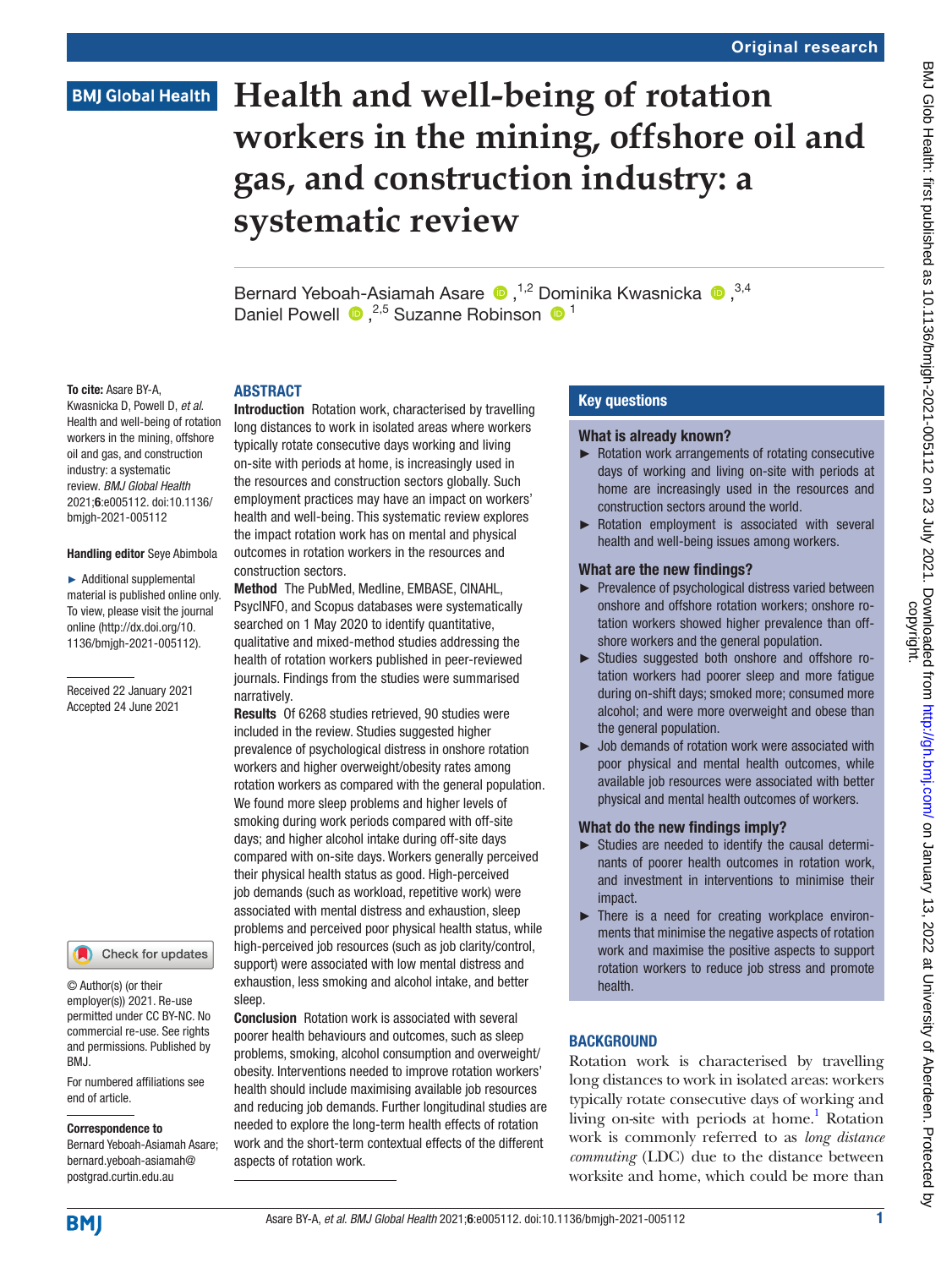100km. Other terms used to describe this type of work are: *fly-in fly-out* (FIFO), *drive-in drive-out* (DIDO) or *bus-in busout* (BIBO) or *ship-in ship-out* (SISO) based on the means of transport used[.2 3](#page-19-1) Rotation work differs from other mobile work arrangements by its 'rotational work schedule' of prespecified consecutive days of work followed by leave periods, known as roster systems, which vary and can be even or uneven periods; for example, 2 weeks' work/2 weeks' home, or 8 days' work/6 days' home.<sup>4</sup> Other typical characteristics of rotation work are: extended working hours ranging between 10 and 14 hours<sup>[5](#page-19-3)</sup> with average 12 hours per shift considered as standard<sup>36</sup>; provision of accommodation at or near the worksite; living without families; and transportation arrangements between the worksite and home, commonly paid for or subsidised by companies. $1<sup>3</sup>$  Working days are compressed into day and/or night shift patterns described as fixed/regular day shift or night shift and irreg- $\frac{u}{x}$  ular/swing/rotational shift of day and night.<sup>6</sup>

Rotation work is increasingly practised around the world in the resources sector, originally in offshore oil and gas sector<sup>2 5</sup> where daily commuting is practically impossible<sup>3</sup> and, more recently, within onshore mining and related construction sectors, particularly in Australia and Canada.<sup>27</sup> Rotation work is increasingly used as a result of resources boom leading to high demand for skilled labour; to staff operations in remote areas where labour is in shortage<sup>1378</sup>; and as ways of moving workers during construction phases and between short-life extraction sites and cutting down the cost associated with developing, maintaining and decommissioning of 'single-industry communities'.<sup>58</sup> Furthermore, increasing use of rotation work in the onshore mining and related construction sectors has also been attributed to the lack of social amenities at remote communities preventing families from relocating nearby, $38$  and the improved flexible and low-cost transportation and communication systems.<sup>18</sup>

However, the employment practices of workers differ between onshore sites and offshore installations. Offshore workers are mostly on more extended rosters; for example, typically 2 weeks on/2 or 3 weeks off in the  $UK<sup>9</sup>$  or 4 weeks on/4 weeks off in China<sup>[10](#page-19-8)</sup> and work overtime (averaging more than 16 hours per week), $\frac{11}{11}$  whereas onshore mining and construction-related sites mostly work shorter and asymmetric rosters $^{12}$ ; for example, 8 days on/6 days off in Australia.<sup>[13 14](#page-19-11)</sup> Offshore rotation workers typically share their on-site accommodation with another worker, leisure activities and facilities are normally confined to the worksites (with limited space, reduced illumination and aeration) $915$  and are exposed to varying weather conditions such as strong wind and  $\text{cold.}^{6,16}$  Onshore rotation workers have typically not shared on-site accommodation, recreational facilities are often not confined and could be nearby worksites,<sup>3</sup> and workers may be faced with dry and hot temperatures.<sup>[17](#page-19-12)</sup>

Working in a FIFO job usually attracts relatively high salaries with relatively long periods of leave to be with family and friends.<sup>[8](#page-19-6)</sup> Nevertheless, rotation employment is often associated with several health and well-being issues among workers.[4 18](#page-19-2) A narrative review of 26 studies has documented

high levels of occupational stress, poor mental well-being, high body mass index (BMI, overweight and obese), musculoskeletal disorders, poor diet, limited physical activity, and high rates of smoking and alcohol intake in offshore oil and gas workers[.19](#page-19-13) Another review of 59 studies to examine the impact of FIFO work on mental health and well-being highlighted higher levels of mental health problems among FIFO workers (mostly onshore) compared with the general population in Australia.<sup>14</sup> Another review highlighted sleep disruptions and accumulated fatigue among rotation workers.<sup>4</sup> The high risk of health problems among rotation workers has been associated with rotation work char-acteristics<sup>[4](#page-19-2)</sup> including long work hours and shift patterns,<sup>6</sup> demanding workload or task, and occupational and envi-ronmental stressors,<sup>[6](#page-19-5)</sup> such as the lack of social support from supervisors and work colleagues[.19](#page-19-13) Two reviews that focused on offshore oil and gas workers $6\frac{20}{1}$  found offshore night shift workers experienced more sleep problems than day shift workers, and that adaption to night work was faster than re-adaption to daytime work or at home. In the review by Parkes,<sup>6</sup> offshore shift patterns were found to be associated with gastric complaints and impaired mental health. The research outlined suggests several possible psychosocial and health effects associated with rotation work. Although previous systematic reviews have highlighted the health impact of rotation work on workers, these reviews have focused on the effects of shift pattern arrangement on specific health outcomes,  $620 \text{ general health issues}$ ,  $1921 \text{ and } 1921 \text{ and } 1921 \text{ and } 1921 \text{ and } 1921 \text{ and } 1921 \text{ and } 1921 \text{ and } 1921 \text{ and } 1921 \text{ and } 1921 \text{ and } 1921 \text{ and } 1921 \text{ and } 1921 \text{ and } 1921 \text{ and } 1921 \text{ and } 1921 \text{ and } 1921 \text{ and } 1921 \text{ and }$ impact on mental health and well-being.<sup>[14](#page-19-14)</sup> Meanwhile, these reviews were limited to specific working populations in the resource industry (eg, offshore oil and gas workers), $6^{19-21}$ and specific geographical setting (eg, Australia and the North Sea, UK). $6\frac{14}{11}$  This current systematic review covers all the occupational populations in the resource (mining and offshore oil/gas) and construction sectors and is not limited to any geographical setting or specific health condition, to give a broad overview of the health impact of rotation work globally.

The objectives of this review are to synthesise: (1) the reported physical and mental health outcomes and health-related behaviours of rotation workers in the resource and construction sectors, and (2) work-related factors associated with the physical and mental health and health-related behaviours of the rotation workers.

# **METHOD**

#### Study design

This study is a narrative systematic review of literature conducted following the guidelines of Joanna Briggs Institute (JBI) for quantitative and qualitative reviews<sup>2</sup> and reported in line with the Preferred Reporting Items for Systematic Reviews and Meta-Analyses guidelines.<sup>[23](#page-19-16)</sup> The protocol of this review was preregistered on PROS-PERO (ID=CRD42020167649).

# Eligibility criteria

The review included quantitative, qualitative and mixed-method studies, original articles published in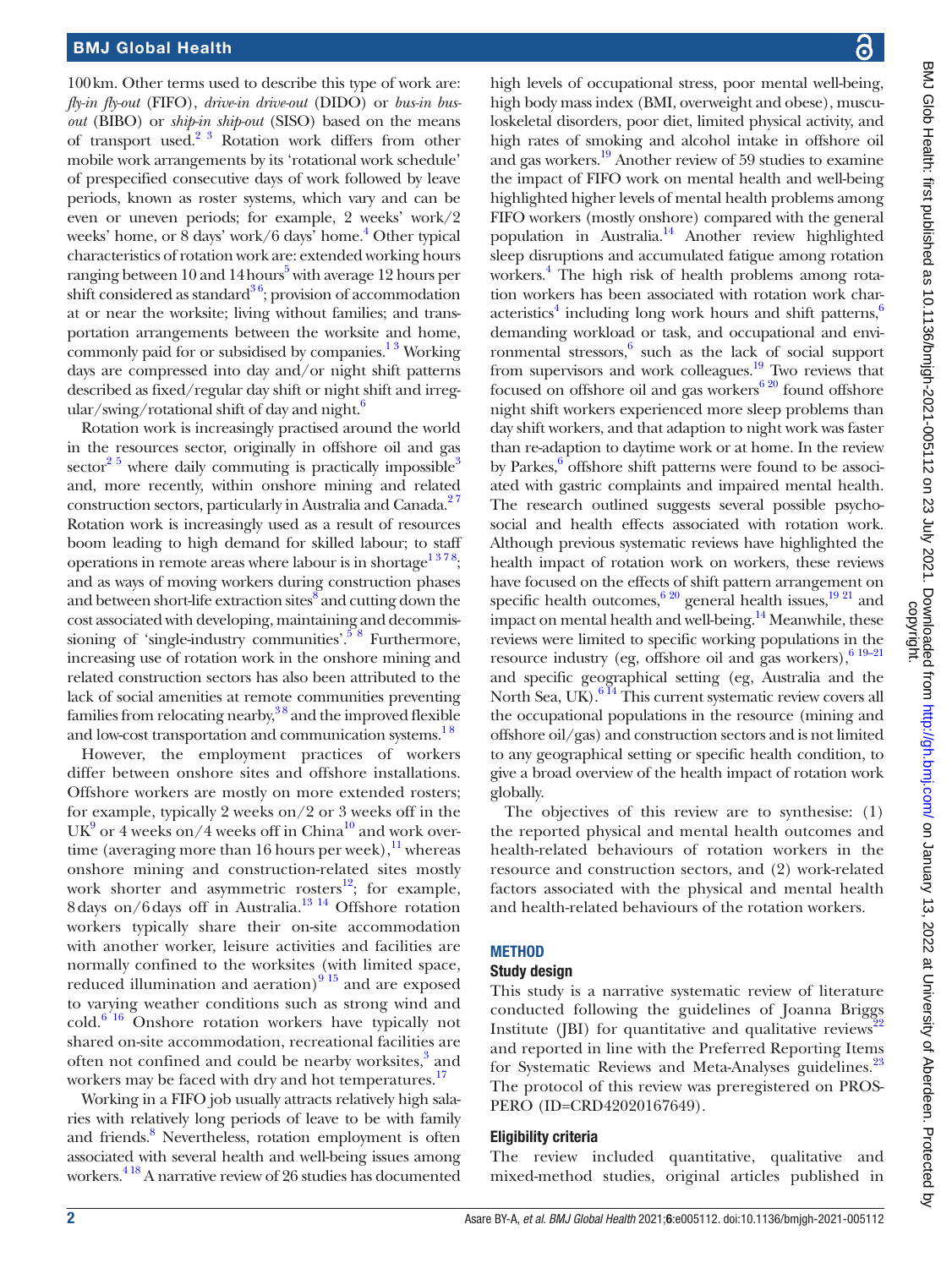peer-reviewed journals and in English language. The review included studies with participants who were rotation workers or LDC, or FIFO or DIDO or BIBO or SISO and worked in the resource (offshore oil and gas, and mining) and construction industry. Rotation workers were defined as those who travel long distances to work in remote areas, operate long work hours (mostly for 12hours) and work shift patterns for a specified number of days, and after which they come back home to spend another specified number of days. Studies which drew data from rotation workers, comparing them with other groups, were included. Studies with more than 50% of participants classified as LDC, DIDO, FIFO, BIBO and SISO workers in the resources (mining and oil and gas) were also included.

Quantitative studies were included in the review if they measured and reported physical and mental health outcomes, health-related behaviours and/or work-related factors associated with health outcomes among rotation workers. Qualitative studies that discussed the impact of rotation work arrangement on the physical and mental health and well-being of rotation workers and the perception of the rotation work characteristics that influence their health and well-being were also included.

We excluded studies that were reviews, research reports, editorials, book chapters, letters, conference proceedings, laboratory studies, and study design not clearly defined, or used proxy data (medical records or administrative data) as opposed to recruited participants' data. Studies that reported on adaption and re-adaption of circadian rhythm, and cancers were excluded. The quantitative or qualitative components of mixed-method studies which do not report on participants' characteristics, data collection and analysis methods were excluded.

#### Data sources and search procedure

Six electronic databases including PubMed, Medline, EMBASE, CINAHL, PsycINFO, and Scopus were searched for peer-reviewed relevant publications with no restrictions on study designs, date of publication and geographical location. The search strategy used included two groups of terms related to health and rotation work. Health included search terms such as sleep, anxiety, depression, stress, fatigue, alcohol, smoking, "physical activity", exercise, overweight, obesity, "body mass index", diet, "mental health", "psychological distress", "physical health", sick\*, ill\*, wellbeing. Rotation work included search terms such as "Fly-in fly-out", FIFO, "long-distance commuting", "rotation shift", "rotation work shift", "Drive-in Drive-out", offshore. The two main groups of terms were combined with 'AND' and the search terms within each group were combined with 'OR'. Full search strategy including key terms and subject headings for each of the databases used is presented in [online supplemental material 1.](https://dx.doi.org/10.1136/bmjgh-2021-005112) Hand searching for other relevant articles was done by reviewing the reference list of the included articles. Searches were conducted on 1 May 2020.

# Study screening and selection

The citations identified were uploaded into EndNote and later to the *Covidence* software<sup>24</sup> and all duplicates removed. Two of the authors (BY-AA and DK) then screened the titles and abstracts of articles for eligibility. Full texts for all potential eligible studies were retrieved and screened again for eligibility against the inclusion criteria. Differences that arose were resolved through discussion, and suitable articles were included in the systematic review. Articles excluded at the full-text screening were recorded and the reasons that informed the exclusion of studies per the inclusion criteria reported ([figure](#page-3-0) 1).

# Assessment of methodological quality

The articles included in the review were evaluated for methodological quality independently by two of the reviewers (BY-AA and DK). The tools for appraisal of quantitative descriptive studies in the JBI Meta-Analysis of Statistics Assessment and Review Instrument (JBI-MASt ARI) and JBI Qualitative Assessment and Review Instrument (JBI-QARI)<sup>[25](#page-19-18)</sup> were respectively used to assess the quantitative and qualitative studies included in the review. Issues of any differences that arose were resolved through discussion. Each tool has a checklist of items rated on 'Yes', 'No', 'Unclear' and 'Not applicable' and was assigned with a score of 1 for 'Yes', 0 for 'No' and 'Unclear', and not applicable items were excluded from the scoring. Studies were rated against the items on the checklists; tools for analytical cross-sectional and cohort studies included 9–11 items with possible scores between 0 and 11, while the tool for qualitative study assessment included 10 items and a study score ranged between 0 and 10. Scores were subsequently converted to give a percentage score<sup>[26](#page-19-19)</sup> with scores below 50% considered low quality, 50%–69% considered medium quality, and scores above 70% representing high quality. The quality assessment was not used to exclude studies from the review<sup>27</sup> and as stipulated by Lucas *et al*<sup>[28](#page-20-0)</sup> strictly using quality criteria for exclusion may exclude relevant studies based on not conforming with a specific reporting criterion. The quality assessment results were recorded and reported in the review to inform the interpretation of the findings.

# Data extraction and strategy for data synthesis and analysis

Standardised data extraction sheets [\(online supplemental](https://dx.doi.org/10.1136/bmjgh-2021-005112) [material 2\)](https://dx.doi.org/10.1136/bmjgh-2021-005112) were developed based on the templates from the JBI-MASt ARI data extraction tool for quantitative data and JBI-QARI for the qualitative studies and piloted specifically for this study and were used to extract data from selected studies. For quantitative studies, the key information extracted included authors, year of publication, study design, aims/objectives, study setting and participants' characteristics, health outcomes and their mode of measurements, and the key findings. For qualitative studies, together with the study characteristics, perceptions of the physical and mental well-being and work-related characteristics that influence their wellbeing were extracted. One reviewer (BY-AA) did data extraction and another researcher (DK) cross-checked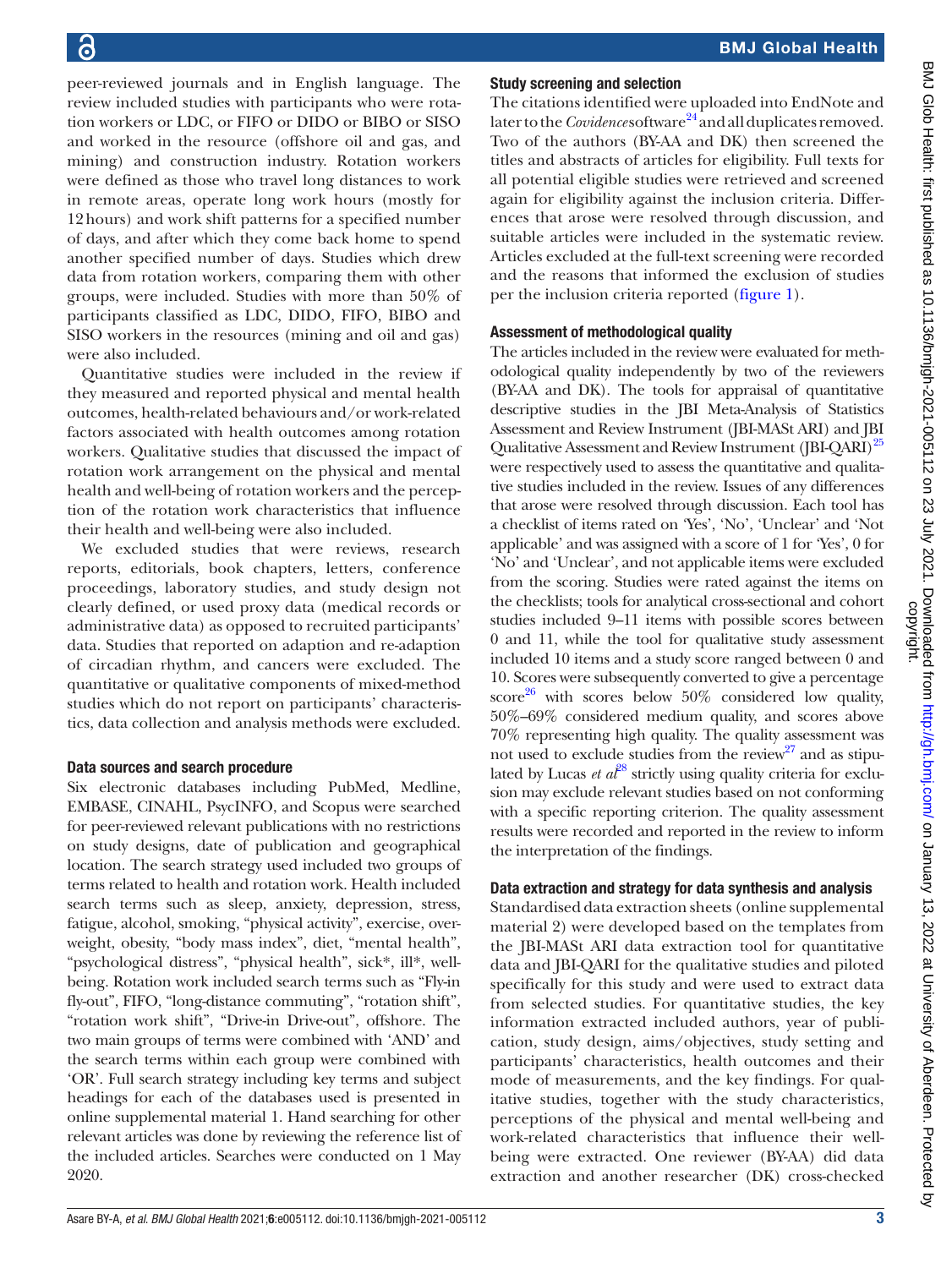

Figure 1 Flow diagram of identifying and selecting studies for the systematic review.

10% of data. Any differences that arose were resolved through discussion.

Quantitative and qualitative data were extracted in terms of the studies' characteristics and key findings and table summaries were presented. The review aimed to explore health outcomes and related behaviours reported among rotation workers, and as such thematic analysis was done. Based on previous literature,  $46141920$ we expected that studies would fit into four broad themes: mental health outcomes, physical health outcomes, sleep and broadly defined 'lifestyle' behaviours. Studies were narratively reviewed within these themes and further organised into subthemes as they emerged from the reviewed literature. Meta-analysis was not performed due to the high heterogeneity of study designs and assessment of health outcomes. We report effect sizes in text where this was possible to do so briefly and meaningfully

<span id="page-3-0"></span>(for example, standardised effect sizes were reported) and further methodological and statistical details can be found in [online supplemental material 3.](https://dx.doi.org/10.1136/bmjgh-2021-005112)

#### Patient and public involvement

Patients and the public were not involved in this systematic review.

# RESULTS

#### Characteristics of studies

The initial searches retrieved 6268 studies, of which 269 full texts were screened for eligibility, and 90 studies (76 quantitative, 10 qualitative and 4 mixed-method studies) were included in the review ([figure](#page-3-0) 1). Included studies [\(online supplemental material 3](https://dx.doi.org/10.1136/bmjgh-2021-005112)), published between 1987 and 2020, were conducted in several countries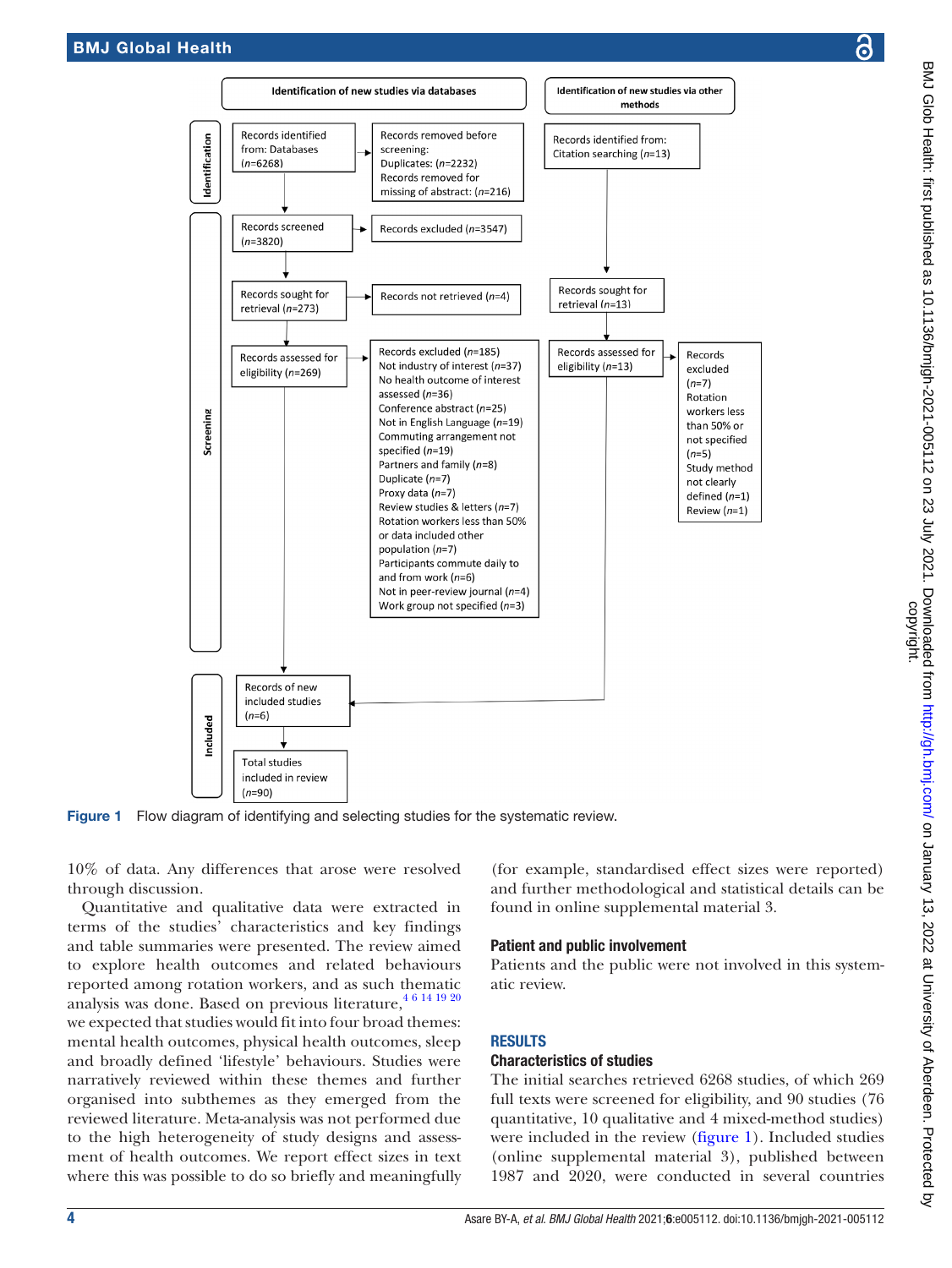around the world: 25 in the UK, 23 each in Australia and Norway, 6 in China, 3 in Iran, 4 in the Netherlands, 2 in Brazil, and 1 each in Sweden, the USA, Croatia and Canada. Forty-two of the studies examined outcome data on mental health and well-being, 38 studies on sleep problems and fatigue, 20 on BMI, 15 on perceived physical health status*,* and 14 studies each on alcohol intake and smoking, 11 each on physical activity and musculoskeletal disorders, 7 on diet/nutrition and 6 on gastric problems.

The majority of studies (n=64) were conducted with offshore oil and gas workers, 16 studies with mining workers, 5 with FIFO workers predominately from mining sectors, 3 with construction rotation workers, 1 with onshore oil workers, and 1 with mining and construction workers. The majority of participants in the studies were men (averagely 91.2%), and all were aged between 16 and 68 years (mean of study means=39.23±4.29 years). The majority (89.25%) of studies were rated medium to high on the JBI Quality Rating Scale: 58 of 90 studies, for example,<sup>29–43</sup> rated ≥70% (high), 23 studies, for example, $^{18\,44-49}$  rated 50%–69% (medium), and 9 studies, for example,  $\frac{1750-57}{1750}$  rated <50% (low) ([table](#page-5-0) 1).

Based on their findings, studies were categorised into four main themes of health outcomes and related behaviours: (1) mental health and well-being, (2) physical health, (3) sleep and (4) lifestyle behaviours. Below, findings for each theme are summarised in terms of outcomes and predictors for each theme.

#### Mental health and well-being

#### Psychological distress

Studies examined prevalence using cut-offs on validated scales. Prevalence rates of psychological distress varied across eight studies: onshore workers (10.0%–36.3%, n=6 studies)<sup>18 43 52 58–60</sup> and offshore workers  $(8.0\% -$ 14.0%, n=2 studies).<sup>[61 62](#page-20-2)</sup> No study recruited a general population comparison group, only comparing these rates with secondary data sources reflecting the general population (typically ranging from 7.6% to 13%) in five studies.<sup>43</sup> <sup>52</sup> <sup>59</sup> <sup>60</sup> <sup>62</sup>

#### Depression

Studies showed mixed findings for depression and depressive symptoms in rotation workers. Studies employed a mixture of methods to identify cases of depression within rotation workers, including cut-offs on validated scales<sup>18 41 42 50 63 64</sup> and symptoms checklist.<sup>58 65-67</sup> Six studies examined the prevalence of depression among rotation workers: onshore workers (28.3%–32.3%, n=3 studies)<sup>18 41 42</sup>; offshore workers  $(16.7\% - 28.0\% , n=3$ studies).[50 63 64](#page-20-5)No general population comparison groups were recruited in any study, though two studies<sup> $41\frac{42}{2}$ </sup> made reference to a secondary source $68$  reporting prevalence of depressive episodes (4.1%) and affective disorders (6.2%) in Australia. One study recruited both offshore rotation workers (16.7% prevalence) and onshore

non-rotation petroleum workers (22.8%), but statistical comparisons were not performed.<sup>[64](#page-20-8)</sup>

Seven studies examined the levels of depressive symptoms among rotation workers using symptoms checklist.[18 42 50 58 65–67](#page-19-21) Using the cut-offs belonging to the scales used, the sample means suggested that, on average, rotation workers had minimal depressive symptoms in four studies (one offshore, three onshore)<sup>58 65–67</sup> and moderate in one study.<sup>[18](#page-19-21)</sup> Two studies with a comparison group compared fathers with onshore rotation jobs with other fathers in cross-sectional surveys, but the difference was not statistically significant.  $66\frac{67}{1}$  Two other studies with comparison group compared rotation workers with onshore non-rotation workers and found depressive symptoms to be statistically significantly lower in rotation workers in one study (marginal mean scores 15.5; 95% CI=14.3 to 16.6 vs 19.7; 95% CI=17.0 to 22.4, p=0.01)<sup>42</sup> but no differences in the other study. $50$ 

#### Anxiety

Studies regarding anxiety among rotation workers also showed mixed findings. Studies employed a mixture of methods to identify cases of anxiety within rotation workers using cut-offs on validated scales<sup>18 50 63 64</sup> and symptoms checklist.<sup>58 67 69 70</sup> Four studies examined the prevalence of anxiety among rotation workers<sup>18 50 63 64</sup>: 22.3% among onshore rotation workers<sup>18</sup> and 11.4%– 15% among offshore rotation workers.<sup>[50 63 64](#page-20-5)</sup> Only one study recruited and compared offshore rotation workers (11.4% prevalence) with onshore non-rotation petroleum workers (13.9%), but statistical comparisons were not performed.<sup>64</sup>

Furthermore, nine studies examined the level of anxiety symptoms among rotation workers using symptoms checklist.<sup>50 58 66 67</sup> 69–73 Of these studies, seven reported low level of anxiety symptoms: one study described their samples as having low levels of anxiety symptoms based on their sample means being below some threshold on the scale used $58$  and remaining studies also reported sample means below any threshold for normal/mild anxiety.[66 67 69 71–73](#page-20-9)

No study recruited a general population comparison group, only comparing the mean scores with secondary data sources and reported comparable scores among onshore rotation workers in one study<sup>58</sup> but higher scores among offshore rotation workers in another study.<sup>70</sup> Four studies with comparison groups compared rotation jobs with non-rotation workers in cross-sectional surveys: one study found offshore rotation had higher level of anxiety symptoms than onshore non-rotation petroleum workers  $(3.62\pm3.42 \text{ vs } 2.43\pm2.18, \text{ p}<0.01),$ <sup>[69](#page-20-12)</sup> but no statistically significant differences were reported in three studies. $50\,66\,67$ 

#### Stress

Six studies examined levels of stress symptoms among rotation workers using symptoms checklist.<sup>18 30</sup> <sup>58 66 67</sup> <sup>74</sup> Using the cut-offs and scores based on scales used, the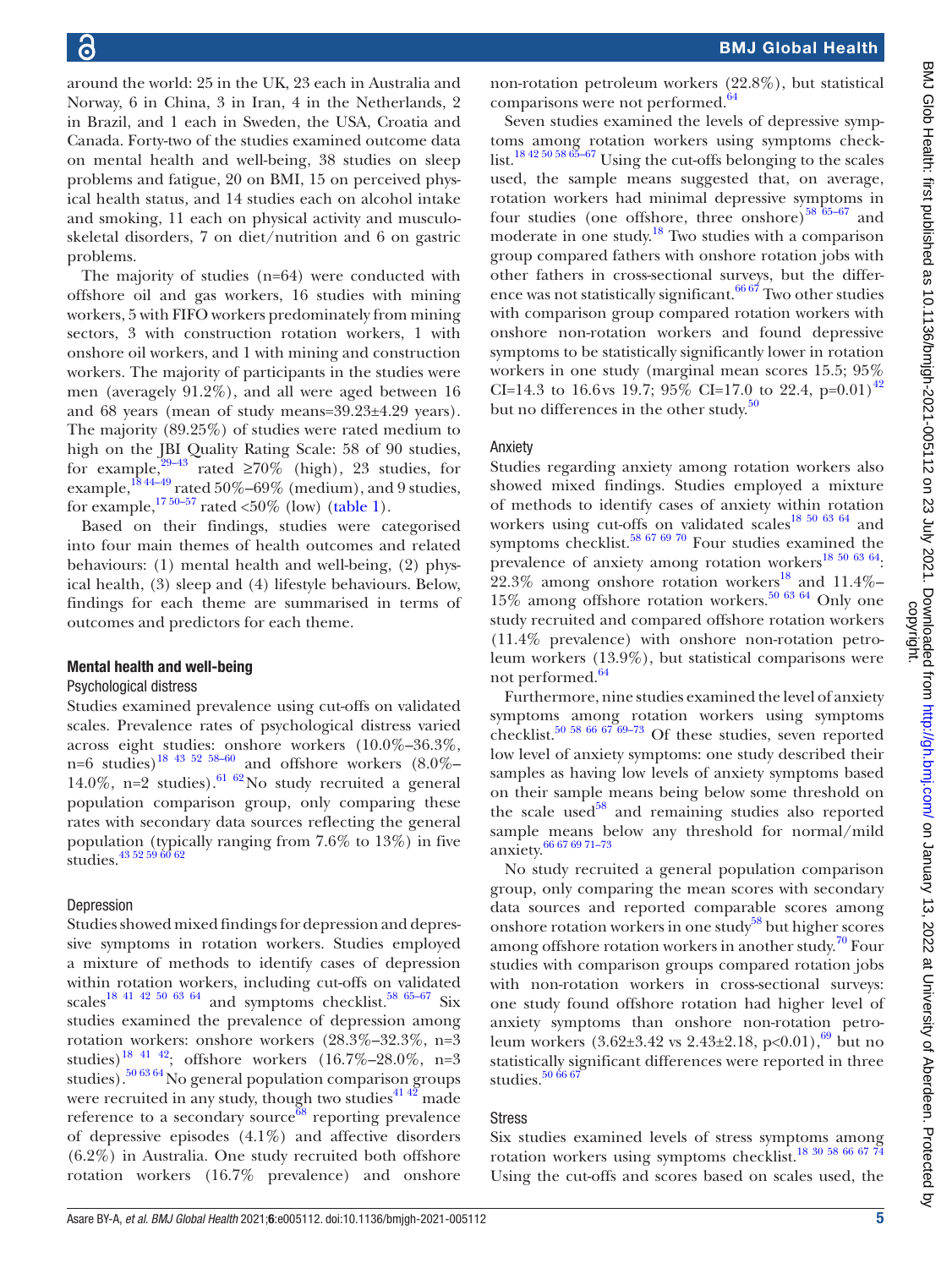<span id="page-5-0"></span>

| Summary of characteristics of included studies<br>Table <sub>1</sub> |                          |                                                                                                                 |                          |
|----------------------------------------------------------------------|--------------------------|-----------------------------------------------------------------------------------------------------------------|--------------------------|
| Characteristics                                                      | Number of studies        | Reference                                                                                                       |                          |
| Study design                                                         |                          |                                                                                                                 |                          |
| Quantitative studies                                                 |                          |                                                                                                                 |                          |
| Cross-sectional studies                                              | 53                       | 10 11 15-18 39-43 45 46 48 50 52-55 57-59 61 63 64 66 67 69-75 78-80 87 88 92-96 99 100 103 104 109 111 113 114 | <b>BMJ Global Health</b> |
| Longitudinal studies                                                 | 23                       | 29-33 35-38 47 62 65 89-91 97 98 101 102 106 112                                                                |                          |
| Qualitative studies                                                  | $\overline{10}$          | 49 81-86 105 110                                                                                                |                          |
| Mixed-method                                                         | 4                        | 34 60 76 77                                                                                                     |                          |
| Country                                                              |                          |                                                                                                                 |                          |
| $\leq$                                                               | 25                       | 11 38 45 46 49 50 54 55 61 69-72 74 80 89 99-103 111-114                                                        |                          |
| Australia                                                            | 23                       | 17 18 29 35 41-43 47 48 52 58-60 66 67 82-86 97 98 105 110                                                      |                          |
| Norway                                                               | 23                       | 16 30 36 37 39 40 53 62 64 73 75-78 90-93 95 96 106-108                                                         |                          |
| China                                                                | $\circ$                  | 10 15 79 87 88 109                                                                                              |                          |
| The Netherlands                                                      | 4                        | $31 - 34$                                                                                                       |                          |
| Iran                                                                 | S                        | 6594104                                                                                                         |                          |
| Brazil                                                               | $\sim$                   | 5157                                                                                                            |                          |
| Sweden                                                               | $\overline{\phantom{0}}$ | 44                                                                                                              |                          |
| <b>ASU</b>                                                           | $\overline{\phantom{0}}$ | 56                                                                                                              |                          |
| Croatia                                                              | $\mathbf{\tau}$          | 63                                                                                                              |                          |
| Canada                                                               | $\overline{\phantom{0}}$ | $\overline{\bullet}$                                                                                            |                          |
| Industry                                                             |                          |                                                                                                                 |                          |
| Offshore oil and gas                                                 | 84                       | 10 11 15 16 36-40 45 46 49-51 53-57 61-65 69-80 85 87-96 99-104 106-109 111-114                                 |                          |
| Mining                                                               | $\frac{1}{4}$            | 17 30 41-43 47 58 82 84 86 97 98 105 110                                                                        |                          |
| Construction                                                         | က                        | 294452                                                                                                          |                          |
| Mining and construction                                              | $\overline{\phantom{0}}$ | 59                                                                                                              |                          |
| Onshore oil workers                                                  | $\overline{\phantom{0}}$ | $\overline{5}$                                                                                                  |                          |
| FIFO/DIDO                                                            | 5                        | 35 48 66 67 83                                                                                                  |                          |
| Health outcomes                                                      |                          |                                                                                                                 |                          |
| Mental health and well-being                                         | 42                       | 16 18 29 30 34 35 38 41-43 48 50-52 54 58-67 69-74 76-84 87 88                                                  |                          |
| Physical health                                                      |                          |                                                                                                                 |                          |
| Perceived physical health and<br>complaints                          | $\frac{5}{5}$            | 34-37 39 40 58 75 78 80 90-92 95 96                                                                             |                          |
| Gastric problems                                                     | ဖ                        | 10 36 39 40 61 93                                                                                               |                          |
| Musculoskeletal disorders                                            | Ξ                        | 15 30 34 36 39 40 44 61 77 81 94                                                                                |                          |
|                                                                      |                          | Continued                                                                                                       | $\boldsymbol{\odot}$     |

 $\overline{\phantom{a}}$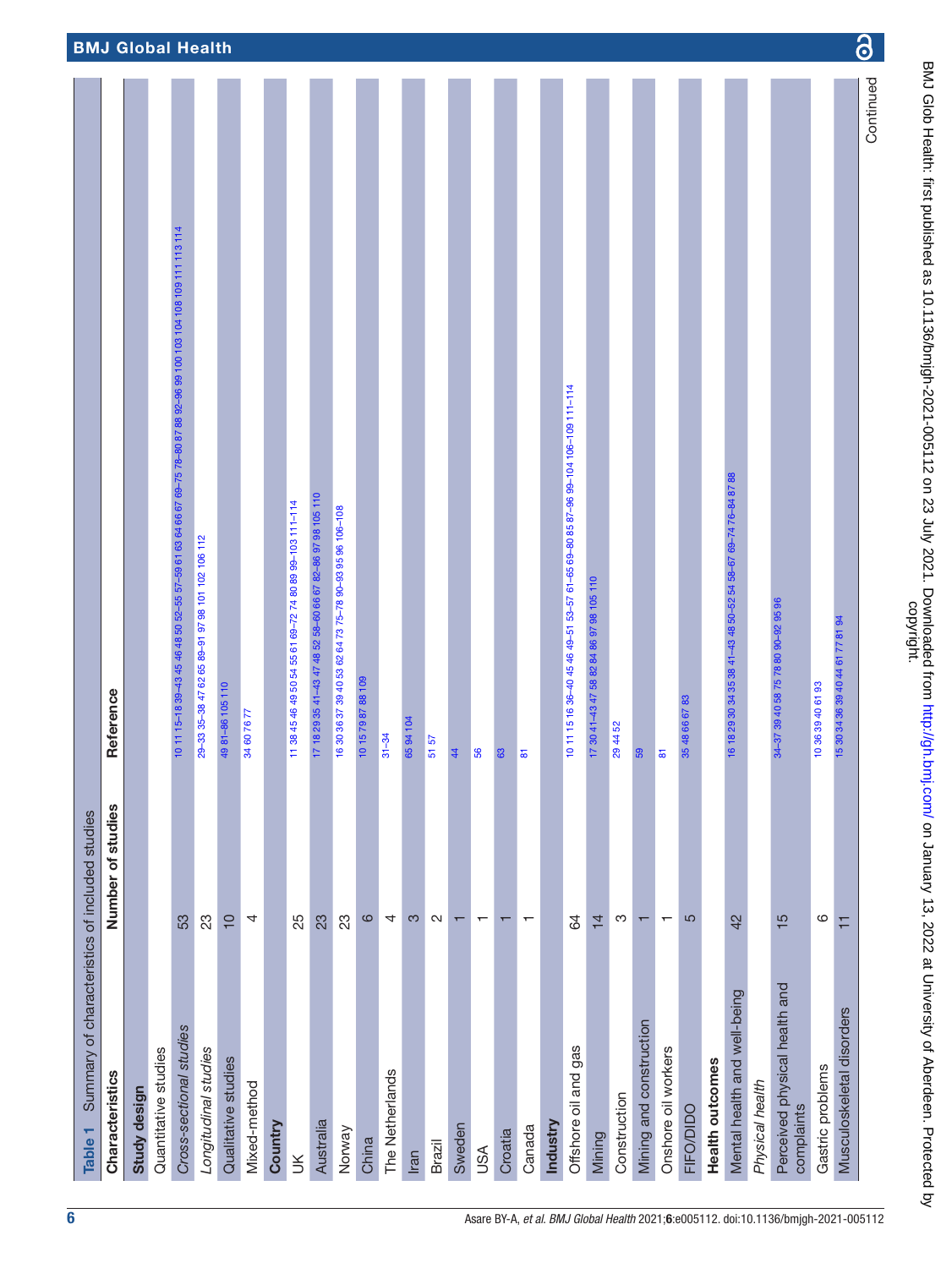| Table 1 Continued                                                                                                                     |                   |                                                                                                        |
|---------------------------------------------------------------------------------------------------------------------------------------|-------------------|--------------------------------------------------------------------------------------------------------|
| Characteristics                                                                                                                       | Number of studies | Reference                                                                                              |
| Sleep problems and fatigue                                                                                                            | 38                | 11 30-35 37 39 40 44 47 51 57 58 65 71 72 74 80 84 89 90 92-94 97-108                                  |
| Lifestyle behaviours                                                                                                                  |                   |                                                                                                        |
| <b>Alcohol</b>                                                                                                                        | $\frac{1}{4}$     | 17 34 35 43 47-49 54 55 67 80 84 109 110                                                               |
| Smoking                                                                                                                               | $\overline{4}$    | 34 35 37 47-49 54 58 80 97 103 104 109 111                                                             |
| Illicit drugs                                                                                                                         | N                 | 4380                                                                                                   |
| Physical activity                                                                                                                     | H                 | 17 35 47-49 58 80 94 109 110                                                                           |
| Diet                                                                                                                                  |                   | 34 35 48 49 53 56 80                                                                                   |
| BMI                                                                                                                                   | 20                | 31 33 34 45-48 57 58 65 80 94 97 101 102 107 111-114                                                   |
| Quality rating*                                                                                                                       |                   |                                                                                                        |
| High                                                                                                                                  | 58                | 10 11 15 16 29-36 38-43 59-64 66 67 69-73 75 78 79 81-88 90 92 93 95-97 99 100 103 105 107-109 113 114 |
| Medium                                                                                                                                | 23                | 18 37 44-49 58 65 76 77 80 89 91 94 98 101 102 104 106 110 112                                         |
| Low                                                                                                                                   | $\infty$          | $1750 - 57$                                                                                            |
| BMI, body mass index; DIDO, drive in drive out; FIFO, fly-in fly-out.<br>"High: scores ≥70; medium: scores 50%-60%; low: scores <50%. |                   |                                                                                                        |

sample means suggested rotation workers had low level of stress symptoms in five studies<sup>18 30 58 67</sup> 74 and moderate in one study. $66$  Two cross-sectional studies with comparison groups compared fathers working onshore rotation jobs with fathers working non-rotation jobs, but the differences were not statistically significant.<sup>66 67</sup> No study recruited a general population comparison group, one study only compared mean scores on Depression, Anxiety and Stress-21 Scale with secondary data sources in nonclinical general population and reported comparable scores among onshore rotation workers, but no statistical comparison was done.<sup>[58](#page-20-4)</sup>

#### Emotional exhaustion and worn-out

Four studies examined emotional exhaustion and feeling 'worn-out' among rotation workers using symp-toms checklist.<sup>[29 75–77](#page-20-1)</sup> Both emotional exhaustion and 'worn-out', defined by 'symptoms of emotional liability, tiredness and cognitive confusion', have been operationalised by the same Worn-out Scale from the General Well-Being Questionnaire.<sup>75–77</sup> Based on the mean scores and cut-offs of scales used, the sample means suggested rotation workers had low emotional exhaustion and low 'worn-out' in three studies.<sup>75–77</sup> One longitudinal study documented a daily increase in emotional exhaustion and decrease in work engagement over the course of up to 28-day onshore rotation work period, but there was no comparison group.[29](#page-20-1) Only one study with a comparison group compared offshore rotation workers with onshore non-rotation petroleum workers, and found statisti cally lower worn-out level than in onshore non-rotation oil workers (mean score 13.82 vs 15.11,  $p < 0.001$ ).<sup>76</sup> No study recruited general population comparison group, two studies only compared mean scores with secondary data sources in factory workers and reported comparable scores among offshore rotation workers, but no statistical comparison was done.<sup>[76 77](#page-20-25)</sup> Qualitative evidence suggested offshore rotation workers experienced mental exhaus tion due to the long shift hours associated with rotation work.<sup>[34](#page-20-14)</sup>

# Suicide risk

Only two studies examined suicide risk among rotation workers, and both used the same sample (onshore rotation workers in Australia). In these studies, suicide risk was determined using Beck Hopelessness Scale, with scores above 9 indicating elevated risk for suicide intentions and behaviour. Here, suicide risk prevalence was reported as  $26.7\%$ .<sup>41 42</sup> One of these studies found suicide risk was lower among onshore rotation mining workers (26.7% prevalence) than onshore non-rotation mining workers  $(27.4\%)$  (p=0.02).<sup>42</sup> No general population comparison groups were recruited, though both studies made reference to a secondary source reporting prevalence of one in six of the general population. $41\frac{42}{2}$ There was no study that examined suicide intention or behaviour among offshore rotation workers.

7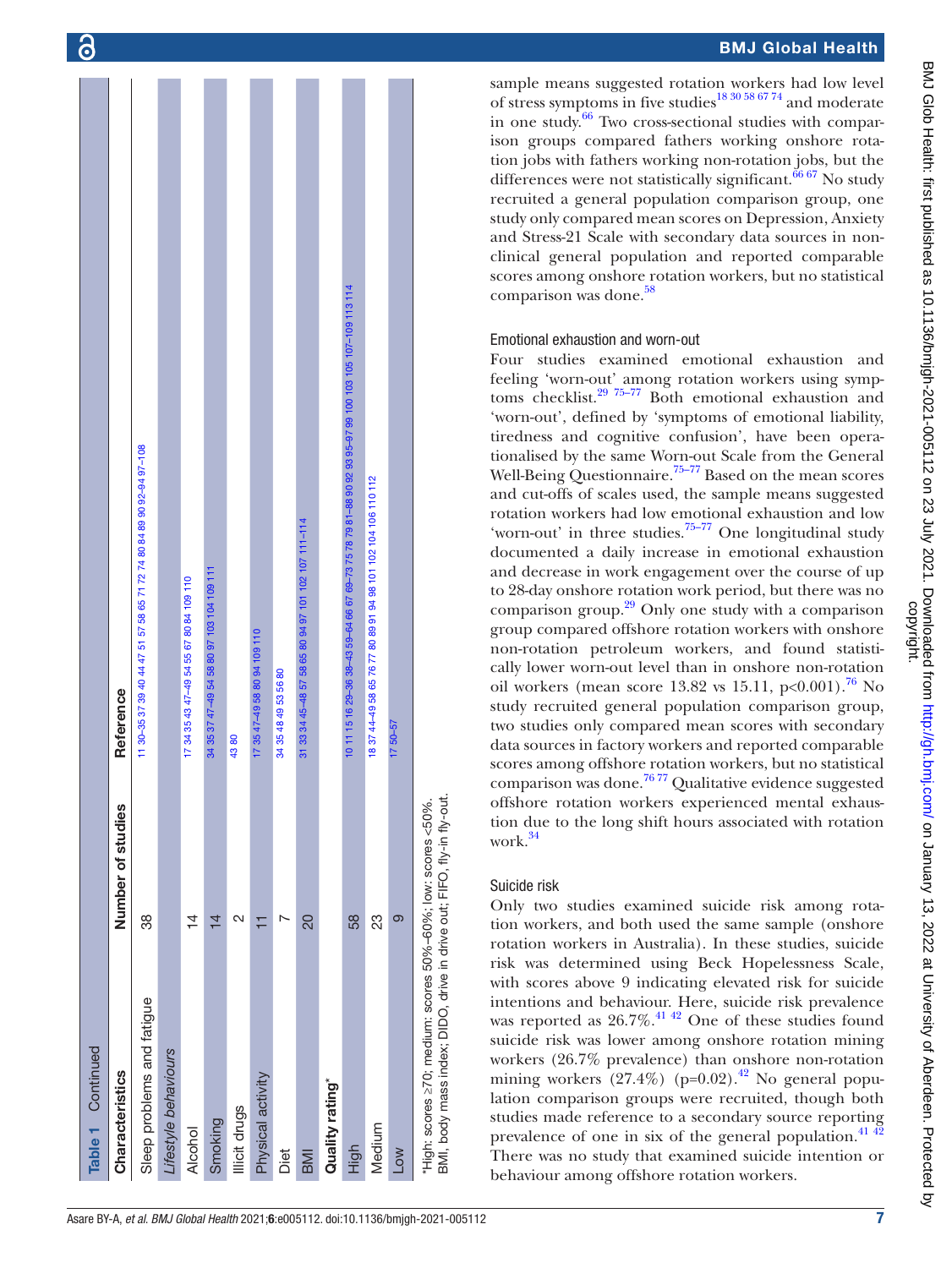#### Psychological well-being

Studies showed inconsistent findings. Studies employed a mixture of methods to examine the levels of psychological well-being within rotation workers using symptoms checklist, $54^{69}$  70 78 79 cut-off points on validated  $scales<sup>34 80</sup>$  $scales<sup>34 80</sup>$  $scales<sup>34 80</sup>$  and self-reported diagnosis of mental health problems.[35 48](#page-20-23) Sample mean scores suggested good mental well-being among offshore rotation workers in three cross-sectional studies $\frac{69}{7879}$  and a daily diary study also reported low daily use of medication for mental health problems among onshore rotation workers across on-shift and off-shift days.[35](#page-20-23)

Five studies compared psychological well-being of rotation workers with other work group.[48 54 69 70 78](#page-20-27) Three of the studies with comparison group compared rotation workers with non-rotation workers and found prevalence of mental health problems to be statistically significantly lower in rotation workers in one study (7.7%; 95% CI=4.4% to 11.0% vs 13.0%; 95% CI=12.1% to 13.9%, p<0.01),<sup>48</sup> higher mean scores (ie, high levels of poor mental health symptoms) among rotation workers in one study  $(8.75\pm3.76 \text{ vs } 7.64\pm2.94 \text{ ; } p<0.05)$ ,<sup>69</sup> but comparable psychological health complaints in the other study (no statistical analysis was done).[78](#page-20-28) Two studies did not recruit comparison group, but compared sample mean scores with secondary data source in non-rotation industrial workers and reported comparable levels of mental health well-being among offshore rotation workers, but no statistical comparisons were done.<sup>5470</sup> No study recruited a general population comparison group, two studies compared mean scores with secondary data sources and reported higher mental functioning and mental wellbeing in offshore rotation workers than in the normative population,[34 80](#page-20-14) but no statistical comparisons were done.

Similarly, qualitative evidence was also mixed. Eight qualitative studies reported that onshore rotation workers experience high mental distress due to the demands and challenges of rotation work lifestyle<sup>34 51 81-86</sup>; for instance experiencing isolation and loneliness, $8385$  work–home conflicts,  $34 \overline{81} - 83$  family and social disruptions,  $81 \overline{83} - 85$ worries of delegating house chores to partners $83\frac{84}{1}$  and 'pre-boarding stress syndrome' characterised by symptoms including anxiety and bad mood in the last days of leave periods. $51$  However, four of the qualitative studies also reported onshore rotation workers expressed job and life satisfaction with their work, highlighting financial rewards, enough quality time to spend with family/ friends on leave periods, freedom from home stressors/ chores and less effect on their mood.<sup>34 83-85</sup>

#### Predictors of mental health outcomes

#### Job demands

Five studies showed high job demands were associated with poor mental health outcomes.<sup>16 29 59 64 76 87</sup> For instance, one cross-sectional study reported increase in job demands was associated with increased level of mental distress.[64](#page-20-8) Bowers *et al* in another cross-sectional study also found workers who were stressed by job tasks

were more likely to experience higher mental distress than those who were not stressed at all by their job task (OR=6.2; 95% CI=1.8 to 21.2).<sup>59</sup> A daily survey study found that increases in workload and emotional demands were associated with a daily increased level of emotional exhaustion.<sup>29</sup> Another longitudinal study also found high job demands to be correlated with increased symptoms of work-stress worn-out (indicative of poor well-being)  $(r=-0.382; p<0.001).$ <sup>[76](#page-20-25)</sup>

Two cross-sectional studies identified job type/catego-ries as a predictor of psychological health.<sup>[69](#page-20-12)</sup> <sup>78</sup> Parkes<sup>69</sup> reported working in higher roles such as supervisory or managerial roles was associated with high level of anxiety.

#### Job control and clarity

Four studies found significant association between job control/autonomy and better mental health outcomes.<sup>29 64 76 78</sup> For instance, a daily diary study reported increase in job autonomy was associated with increased levels of engagement.<sup>29</sup> Further, a crosssectional study found increased in job control was associated with decreased level of mental distress.[64](#page-20-8) Bergh *et al* in another cross-sectional study found rotation workers' control over their job was also correlated with less workstress worn-out (r=−0.472; p<0.001).<sup>76</sup>

Two cross-sectional studies also found job clarity was associated with better mental health outcomes. $64\%$  One study showed increased in job clarity was associated with decreased level of mental distress.<sup>64</sup> The other study found rotation workers' clarity on their jobs was also correlated with less work-stress worn-out (r=−0.415; p<0.001).<sup>76</sup>

#### Roster characteristics

Three cross-sectional studies found significant associations between roster type/length and shift length with mental health.<sup>[43 59 63](#page-20-3)</sup> One study found that the odds of high psychological distress, defined by a score of 22–50 on a scale of 10–50, were higher in workers with 2 weeks on/1week off roster (OR=2.4;  $95\%$  CI=1.7 to 3.4; p<0.001) and 1week on/1week off roster (OR=1.6; 95% CI=1.00 to 2.5; p=0.039) compared with a 4weeks on/1 weeks off roster.<sup>59</sup> Another study in offshore workers on long roster cycle found the odds of higher level of anxiety symptoms (defined by a higher score on a scale of 0–21) were higher in those on 56 days on/28 days off than those on 28 days on/28 days off roster cycle (OR=1.53;  $95\%$  CI=1.15 to 2.04).<sup>63</sup> Additionally, one study found workers who were stressed by the length of their shifts had increased odds of higher psychological distress (OR=2.4;  $95\%$  CI=1.2 to 5.1; p=0.017) than workers who were not.<sup>59</sup> Another study reported workers on longer shifts (>12hours) had higher odds of high psychological distress (scores of 22–50 on a scale of 0–50) than those on shorter shifts (<12hours) (OR=1.61; 95% CI=1.17 to 2.30).<sup>43</sup> Similarly, evidence from a qualitative study indicated workers experience mental exhaustion following long shift hours. $34$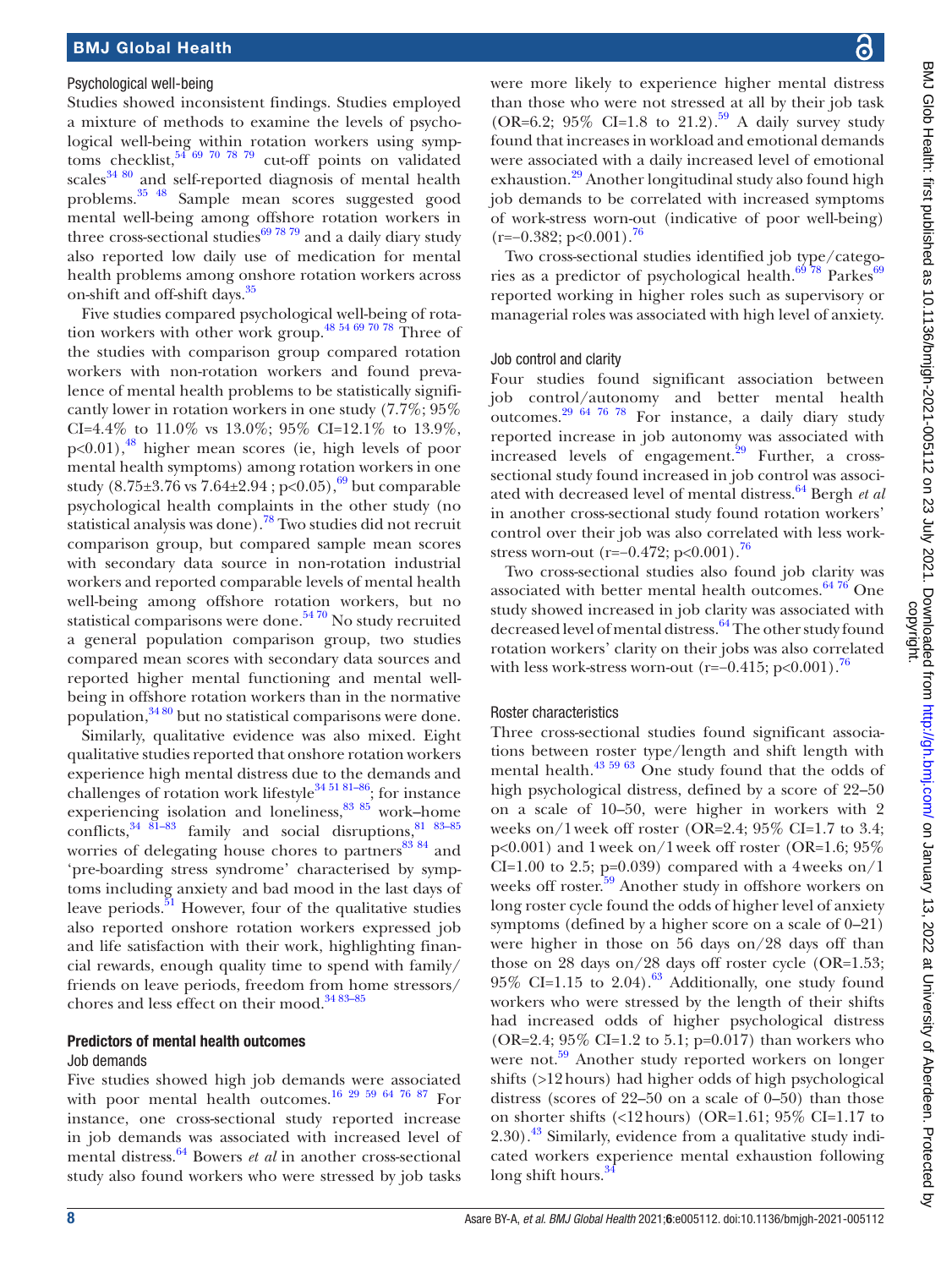### Work–home interference

Four cross-sectional studies have also established high work–home interference (*undesired interaction between work and home domains/roles*) was associated with poor mental health outcomes.<sup>[16](#page-19-22) 38 70 87</sup> For instance, Ljosa *et al*<sup>16</sup> established that increase in levels of shift work–home interference was associated with increased mental distress among offshore rotation workers. Similarly, one study found that increase in stress from work–home interference was associated with increased poor mental well-being.<sup>38</sup> Another study also reported that feeling socially isolated while on-site was strongly related to high psychological distress  $(r^2=0.61).$ <sup>52</sup>

Similarly, qualitative evidence showed psychological/ emotional strain due to social life disruptions<sup>34 51 81-84</sup>: six studies noted many rotation workers had difficulties balancing work and home/social life, leading to social and domestic conflicts,  $34\frac{51\,81-83}{81-83}$  and difficulties in maintaining family and social relationships.  $818384$  Another qualitative study indicated absence from family made rotation workers feel isolated and lonely, and the 'physical and psychological distance' caused tension and distrust which put a strain on the relationship with partners.<sup>83</sup> Three qualitative studies again indicated rotation workers experience the worries of delegating their domestic responsibilities to their partners $^{83}$   $^{84}$  and missing out on family events.[34 83 84](#page-20-14)

#### Financial situation

Two cross-sectional studies found an association between workers' financial situation and psychological distress. One study found workers experiencing financial stress were more likely to report high psychological distress (OR=6.0; 95% CI=2.7 to 13.1)<sup>59</sup> than those who were not stressed at all by their financial situation. Another study also found that working primarily for financial reasons was associated with increased odds of high psychological distress (OR=1.34; 95% CI=1.12 to 1.61).<sup>4</sup>

Evidence from three qualitative studies also documented that rotation workers' relatively high income had become a source of stress due to a perceived lack of control or autonomy over their work and career, but being forced or 'trapped' into work rotation due to the financial gain.<sup>[34 81 83](#page-20-14)</sup>

#### Remoteness and living conditions

A cross-sectional study found workers stressed from the remoteness of the living environment were more likely to have high psychological distress than those who were not (OR=3.7;  $95\%$  CI=1.6 to 8.6).<sup>59</sup> Another cross-sectional study found increase in stress from living in a remote environment (including factors such as sharing accommodation, disturbance in living accommodation and lack of privacy) was associated with increased levels of anxiety and poor mental well-being. $\frac{70}{2}$  $\frac{70}{2}$  $\frac{70}{2}$ 

Similarly, qualitative evidence showed that sharing accommodation at work made workers experience stress from the lack of privacy.[34](#page-20-14)

#### Social support

Five cross-sectional studies found social support was associated with better mental health outcomes.[16 42 61 76 88](#page-19-22) For instance, one study documented perceived support from supervisors was associated with lower risk of psychological distress (relative risk (RR)=0.76; 95% CI=0.63 to 0.92, p<0.01).<sup>[61](#page-20-2)</sup> Likewise another study found increased social support was associated with lower suicidal risk and lower levels of depression. $42$  Similarly, one study found increased in social support was also associated with decreased in worn-out from work-stress (r=−0.457;  $p<0.001$ ).<sup>[76](#page-20-25)</sup>

Similarly, two qualitative studies explored ways of improving the mental well-being of rotation workers and discussed the provision of social support. $8283$  Ebert and Strehlow<sup>82</sup> further noted the availability of confidential, trustworthy and proactive chaplaincy support on worksite helped break the 'culture of masculinity' or stigma attached to seeking help for health, and effectively promoted the mental health of rotation workers. Workers identified support from employers, colleagues and emotional support from family and other rotation families as ways to improve their mental well-being. $83$ 

#### Stigmatisation and bullying

Five cross-sectional studies identified workplace bullying to be associated with poor mental health outcomes[.41 42 52 62 73](#page-20-6) Two studies documented workers who experienced workplace bullying were more likely to have high levels of suicide risk (OR=2.70; 95% CI=1.53 to 4.76), clinical depression (OR=2.38;  $95\%$  CI=1.40 to  $(4.05)^{41}$  and psychological distress (OR=1.49; 95\% CI=1.07 to  $2.10$ <sup>62</sup> than those who did not. Likewise, one study found increase in workplace bullying was associated with increased level of anxiety.[73](#page-20-33) Two other studies reported workers stressed by the fear of workplace stigma attached to mental health problems were much more likely to have high/very high mental distress (OR=23.5; 95% CI=7.5 to 73.2) than those not stressed at all,  $59$  whereas workers with a high perception of the organisation's commitment to mental health were less likely to have high psychological distress than those who had low perceptions (OR=0.69;  $95\%$  CI=0.55 to 0.85).<sup>[43](#page-20-3)</sup>

Evidence from two qualitative studies similarly highlighted that onshore rotation workers are faced with workplace stigma attached to mental health<sup>83</sup> and public stigmatisation of rotation work as being 'dirty' and 'substance misusers',<sup>[81](#page-20-21)</sup> and an underappreciation of how hard rotation work is, which contribute to worse psychological well-being. $8183$  Furthermore, three qualitative studies reported rotation worksites were characterised by the 'culture of masculinity' which frowns on weakness but upholds hard work, leading to the uptake of behaviours and bullying, and the reluctance to seek help for health and well-being by workers in order to fit in the work environment.<sup>34 81</sup>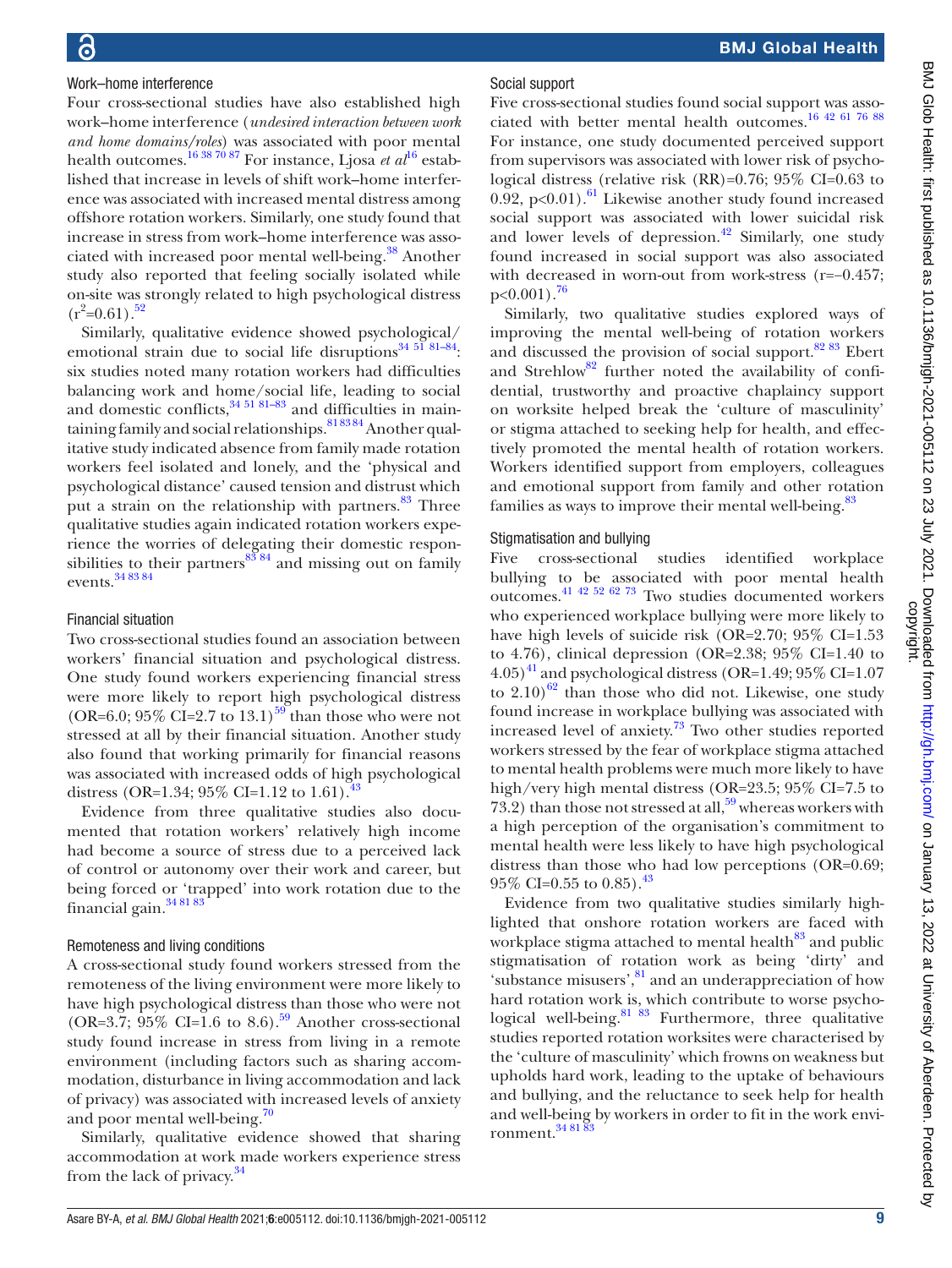#### Leadership style of managers

Evidence from four studies showed that the leadership style of managers and supervisors is associated with mental health outcomes among workers.[59 62 64 87](#page-20-22) One longitudinal study identified workers exposed to laissezfaire leadership style, style where managers or supervisors are 'passive and avoidant', had higher odds of psychological distress among rotation workers than those who were not exposed (OR=1.69;  $95\%$  CI=1.12 to 2.54).<sup>[62](#page-20-32)</sup> Similarly, one cross-sectional study reported an increase in the experience of fair and empowering leadership was associated with decreased in mental distress.<sup>[64](#page-20-8)</sup> Another cross-sectional study identified workers who were stressed by their immediate supervisors had more increased odds of poor mental health (OR=4.3;  $95\%$  CI 1.6 to 11.3) than those who were not stressed at all[.59](#page-20-22) Chen *et al* in a crosssectional study also identified increase in stress from management problems was associated with increased poor mental health among workers[.87](#page-21-1)

#### Other occupational stressors

Occupational stressors were identified to significantly predict poor mental health outcomes in five studies.<sup>10 38 87 89</sup> One cross-sectional study found increase in risk perception was associated with increased levels of anxiety among offshore rotation workers.<sup>[73](#page-20-33)</sup> Two other cross-sectional studies found increase in stress from safety concerns was associated with increased poor mental health.<sup>[38 87](#page-20-29)</sup> Another cross-sectional study found motion of offshore platforms had a positive relationship with feelings of depression and anxiety.<sup>[89](#page-21-2)</sup> Additional crosssectional study also identified increased in perceived job dissatisfaction was associated with reduced mental well-being.<sup>[38](#page-20-29)</sup> Another cross-sectional study found workers satisfied with rotation work had less odds of psychological distress (OR=0.33;  $95\%$  CI=0.25 to 0.43) than workers who were not satisfied.<sup>[43](#page-20-3)</sup>

Job insecurity has also been found to be associated with mental distress. One cross-sectional study reported that rotation workers with increased concerns about job loss were more likely to have high psychological distress  $(OR=3.17; 95\% CI=1.96$  to 5.16) than those who were not concerned about losing their jobs.<sup>43</sup>

Likewise, evidence from two qualitative studies showed that rotation workers are reluctant to report or seek help for their mental health problems due to the fear of losing their jobs.<sup>81</sup>83</sup>

#### Physical health and well-being

#### Perceived physical health and subjective health complaints

Studies showed generally good/very good perceived physical health status among rotation workers. Nine studies examined perceived physical health complaints among rotation workers using self-ratings,  $34\,36\,37\,39\,58\,90\,91$ self-reported use of medication for physical health prob- $lems<sup>35</sup>$  $lems<sup>35</sup>$  $lems<sup>35</sup>$  and score cut-offs.<sup>34 80</sup> Seven studies reported high proportions (73.4%–88.6%) of rotation workers perceived their general physical health as good or very good.[34 36 37 39 58 90 91](#page-20-14) Additionally, one longitudinal study found low daily use of physical health medication across on-shift days and off-shift days among onshore rotation workers. $35$  No study recruited a general population comparison group, two studies compared mean scores with secondary data sources and reported higher physical health functioning in offshore rotation workers than in the norm-based population,  $3480$  but no statistical comparisons were done.

Eight studies examined subjective health complaints among rotation workers using the Subjective Health Complaints Scale,  $36\frac{37\frac{39}{40}62\frac{75}{78}\frac{92}{92}}$  all within offshore workers. Based on the mean scores on scale used, the sample means suggested low/some subjective health complaints in seven studies.<sup>36 37</sup> 40 62 75 78 92 One of these was a longitudinal study, reporting no significant changes in the level of subjective health complaints from the start to the end of a 2-week work period.<sup>37</sup> However, one crosssectional study reported high prevalence of subjective health complaints based on one or more complaints in the last 30 days among offshore rotation workers, and that was significantly higher among workers with shift work disorder (SWD) (condition of excessive sleepiness and insomnia) than workers without SWD (100% vs 89.9%; p<0.001).<sup>[39](#page-20-36)</sup>

#### Gastric problems

Studies examining gastric problems reported mixed findings. Six studies examined gastric problems among rotation workers using symptoms checklist. Two cross-sectional studies documented prevalence (31%) of general gastric problems including indigestion, heartburns and stomach pains,  $61$  and prevalence of poor appetite (66.8%) and localised epigastric pain  $(52.3\%)^{10}$  in offshore rotation workers. Another cross-sectional study reported high prevalence of gastrointestinal complaints based on one or more complaints in the last 30 days among offshore rotation workers, and that was significantly higher among workers with SWD than workers without SWD (87% vs 50.6%; p<0.01).<sup>39</sup> However, based on the mean scores of scales used, sample means suggested in two other crosssectional studies<sup>40 93</sup> and one longitudinal study,  $36 \text{ low}$ scores on complaints of gastric problems (ie, low levels) among offshore rotation workers.

#### Musculoskeletal disorders

Ten studies examined musculoskeletal disorders among rotation workers using symptoms checklist and findings were mixed. Seven of these studies reported prevalence of musculoskeletal disorders: among offshore rotation workers  $(7.7\% - 56.3\%)$ <sup>[15 34 61 77 94](#page-19-23)</sup> and onshore rotation workers (ranging from 1% headache to 5% pain in the legs).[30](#page-20-38) Another cross-sectional study reported high prevalence of musculoskeletal pain based on one or more complaints in the last 30 days among offshore rotation workers, and that was significantly higher among workers with SWDs than workers without SWDs (90.9% vs 69.6%;  $p=0.04$ ).<sup>[39](#page-20-36)</sup>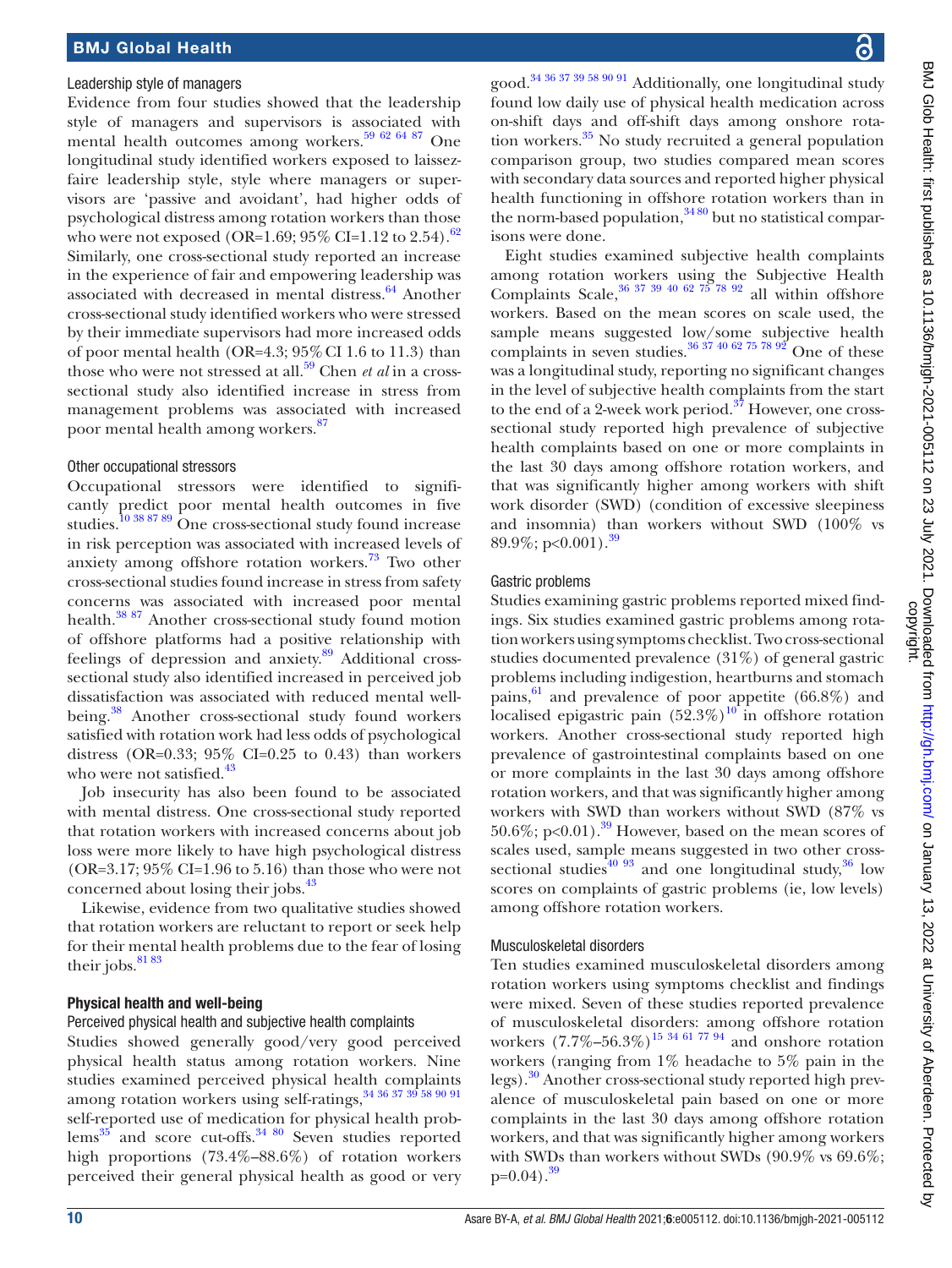Three other studies, based on the sample mean scores of scales used, reported few subjective musculoskeletal complaints. $36 \frac{40}{44}$  But one of these studies compared musculoskeletal complaints among age groups and reported high levels of musculoskeletal complaints among offshore rotation workers aged above 50 years compared with younger workers (16.93±45.19 vs 1.71 $\pm$ 5.61, p<0.001).<sup>40</sup> Another of the studies found complaints of musculoskeletal pain symptoms increased across a 1-year work period.<sup>44</sup> The knees, neck, lower back and shoulder were the common reported locations of musculoskeletal problems among rotation workers in four studies.[15 44 77 94](#page-19-23)

Qualitative evidence similarly showed that onshore rotation workers frequently experienced physical pain and commonly reported were muscle and joint pains, neck and back pains, and leg and foot pains. $\frac{8}{3}$ 

# Predictors of physical health outcomes

### Job demands

Two studies reported job demands were associated with perceived poor physical health status and health complaints.<sup>78 93</sup> One cross-sectional study reported an increase in physical workload was associated with increased level of physical strain.<sup>93</sup> Another crosssectional study found an increase in job demand of repetitive work was associated with decreased perceived good physical health status.<sup>[78](#page-20-28)</sup>

#### Job and roster type

Four cross-sectional studies documented job types to be associated with perceived physical health status and complaints.  $61\frac{78}{94}$   $94\frac{95}{95}$  For instance, Parkes identified working in managerial (RR=1.88; 95% CI=1.21 to 2.91, p<0.01), construction (RR=1.84; 95% CI=1.17 to 2.89, p<0.01) and drilling (RR=1.64; 95% CI=1.11 to 2.42, p<0.05) roles was associated with higher risk of headache complaints compared with working in maintenance roles.<sup>[61](#page-20-2)</sup> Workers on drilling roles (RR=1.68;  $95\%$  CI=1.14 to 2.47, p<0.01) were also at increased risk of muscular complaints, while working in catering role (RR=0.50;  $95\%$  CI=0.28 to 0.89, p<0.05) was associated with less muscular complaints compared with working in maintenance roles. $61$  Another study found working in maintenance and modification role was related to perceived poor general health, while working accommodation role was related to higher symptoms of ill-health compared with other work groups. $95$ 

Two cross-sectional studies found rotation work roster type to be associated with physical health complaints. $61.94$  One of the studies reported working a swing shift (*nights-to-days shift*) roster was associated with higher risk of gastric problems (RR=1.36; 95% CI=1.00) to 1.84,  $p<0.05$ ) compared with working on day shift.<sup>[61](#page-20-2)</sup> The other study found working tour-scheduling jobs (without regular work hours) to be related to more muscular complaints.<sup>[94](#page-21-5)</sup>

### Social support

One cross-sectional study found an increase in social support was associated with decreased level of physical strain.<sup>93</sup> Another cross-sectional study further identified workers with perceived high support from their supervisors were at lower risk of gastric problems (RR=0.82; 95% CI=0.72 to 0.94;  $p<0.01$ <sup>61</sup> and complaints of headaches  $(RR=0.83; 95\% \text{ CI} = 0.73 \text{ to } 0.94, \text{ p} < 0.01).$ <sup>61</sup>

#### Leadership style

One cross-sectional study found management prioritisation of safety issues (r=−0.21; p<0.01) and authentic leadership style (r= $-0.21$ ; p<0.01) to be associated with fewer subjective health complaints among workers. $96$ 

#### Other occupational stressors

Experiences of occupational stress were also identified to be associated with perceived physical health status and health complaints. Two cross-sectional studies identified perceived safety climate (*perceived importance placed on safety in an organisation*) to be associated with subjective health complaints.<sup>15 92</sup> For instance, one of the studies identified workers who were stressed by safety climate were identified to be more likely to have more muscular pains in the low back (OR=1.29;  $95\%$  CI=1.05 to 1.59), neck (OR=1.53; 95% CI=1.26 to 1.93), knees (OR=1.59; 95% CI=1.24 to 2.06) and shoulder (OR=1.54; 95% CI=1.20 to 1.99) compared with those who were not.<sup>[15](#page-19-23)</sup>

Further two cross-sectional studies identified risk percep-tion to be associated with physical health complaints.<sup>[93 96](#page-21-3)</sup> One study found an increase in risk perception was associated with increased physical strain. $93$  Likewise, the other study also reported stress from risk perception was positively related to more health complaints (r=0.24;  $p<0.01$ ).  $96$ 

Similarly, one cross-sectional study reported increase in stress from communication and participation in work decisions was associated with increased physical strain.<sup>93</sup> Additionally, another cross-sectional study found increase in occupational stress was also associated with increased complaints of ulcer-like symptoms.<sup>10</sup>

Two cross-sectional studies identified stress from physical work environment was associated with muscular pain complaints.<sup>15 61</sup> For example, one of the studies reported workers who experienced high stress from the physical work environment were more likely to complain of muscular pains in the low back (OR=1.37; 95% CI=1.11 to 1.69), neck (OR=1.43; 95% CI=1.14 to 1.79) and shoulder (OR= $1.32$ ;  $95\%$  CI= $1.03$  to  $1.68$ ) compared with those who did not.<sup>[15](#page-19-23)</sup>

One cross-sectional study also found workers who experienced stress from the interface between job and family/social life were more likely to have muscular pains including in the low back (OR=1.46; 95% CI=1.18 to 1.82) and shoulder (OR=1.35; 95% CI=1.02 to 1.71) compared with those who did not.<sup>15</sup> Furthermore, one cross-sectional study found increase in workers' satisfaction with employee relations and extrinsic satisfaction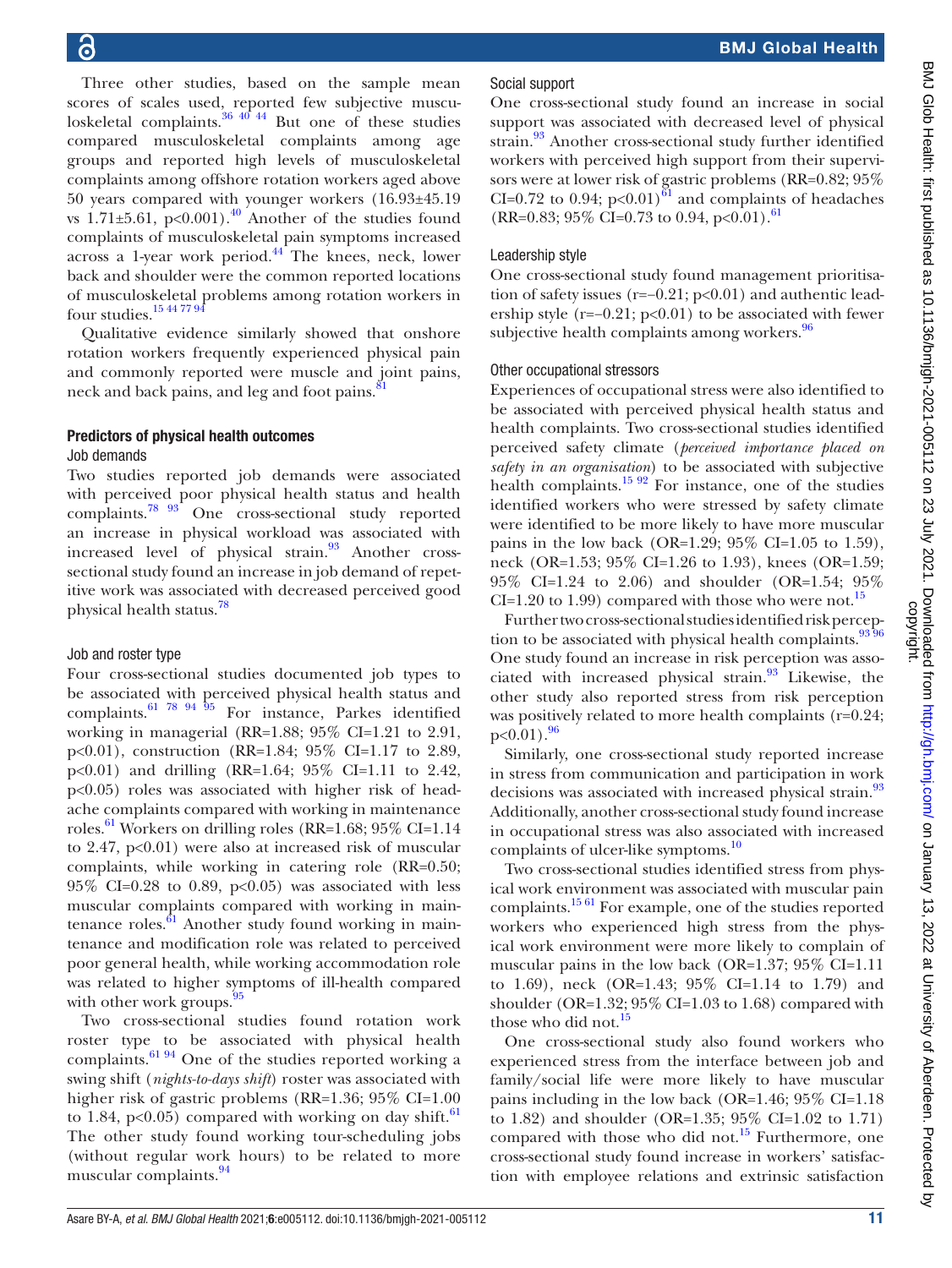with working conditions was associated with increased level of strain.<sup>9</sup>

#### Sleep problems and fatigue

#### Perceived sleep problem

Studies' findings were inconsistent. Seven studies examined the levels of perceived sleep problems using selfrating<sup>39 58 61</sup> and checklist.<sup>30 74 92 93</sup> Of these, three crosssectional studies reported prevalence ranging from 45% to 79.4% for perceived sleep problems during work periods.[39 58 61](#page-20-36) Based on the sample mean scores of scales used, three studies reported scores below the threshold for subjective sleep problems (ie, low levels),  $30\frac{74}{92}$ whereas one study reported moderate levels for sleep difficulties<sup>93</sup> during work periods. Similarly, one longitudinal study also reported workers show no sleep deterio-ration over a 2-year period.<sup>[30](#page-20-38)</sup>

Evidence from a qualitative study showed offshore workers experience poor sleep at the first and the last  $2-3$  days of the leave periods.<sup>[51](#page-20-17)</sup>

#### Sleep duration

Evidence from the studies was mixed but generally suggested short sleep duration in rotation workers during work periods. Fourteen studies examined sleep duration among rotation workers.<sup>[31 33 47 65 71 72 94 97–103](#page-20-15)</sup> Of these, two cross-sectional studies reported that 33.1%– 51.2% of workers slept for less than 6hours during work periods.<sup>65 94</sup> Four longitudinal studies<sup>[33 47 101 102](#page-20-39)</sup> further reported shorter sleep duration of less than 7hours during work periods; with offshore rotation workers reporting an average acute sleep loss of 1.32hours per day (95%CI: 88.6 to 94.9 min), and chronic sleep loss of 21.20hours  $(SD=08.10 \text{ hours})$  per rotation or work period.<sup>33</sup> Seven of the studies compared and found shorter sleep duration during on-shifts than on off-shifts, for both day and night shifts[.31 71 72 97–100 103](#page-20-15) For instance, one longitudinal study found 'total sleep time' for days off  $(7.0\pm1.9 \text{ hours})$  was longer than day  $(6.0\pm1.0 \text{ hours})$  and night  $(6.2\pm1.6 \text{ hours})$ shifts  $(p<0.001)$ .<sup>[97](#page-21-7)</sup> Another longitudinal study reported shorter 'total sleep time' during work periods for both day (6.1 $\pm$ 1.0 hours) and night (5.7 $\pm$ 1.5 hours) shifts than days off  $(7.3\pm1.2 \text{ hours})$   $(p<0.0001)$ .<sup>98</sup> However, in two of the studies comparing sleep among offshore rotation workers and non-rotation onshore oil workers, one crosssectional study showed longer sleep duration among offshore workers than onshore petroleum workers during day (6.84±1.00hours vs 6.58±0.96hours) and night  $(6.57\pm1.38 \text{ hours} \text{ vs } 5.62\pm1.33 \text{ hours}) \text{ shifts } (\text{p} < 0.001),^{103}$ while another showed long sleep duration on night shifts  $(7.20\pm1.3 \text{ hours}$  vs  $5.86\pm1.26 \text{ hours}$  but shorter on day shifts  $(6.99\pm1.18$  hours vs  $7.07\pm0.82$  hours) than onshore petroleum workers ( $p<0.0001$ ).<sup>[100](#page-21-10)</sup>

#### Sleep quality

Studies' findings were mixed but generally suggested poor sleep quality in rotation workers during work periods. Thirteen studies examined sleep quality among rotation workers. Using cut-off points on validated scales, three studies found prevalence (67%–72%) of poor sleep quality among offshore rotation workers.<sup>65 80 104</sup> Ten of the studies examined sleep quality during work and leave periods. In eight of the studies, sample means based on the scales used suggested generally poorer sleep quality on both day shifts and night shifts compared with leave periods.<sup>31 35 37 71 72 99 100 103</sup> For instance, one longitudinal study found sleep quality was lower (on a scale of 1–5) during on-shift periods (3.3±0.8) compared with pre-on-shift  $(3.5\pm0.8)$  and post-on-shift  $(3.5\pm0.8)$  days  $(p<0.001)$ .<sup>31</sup> However, two studies showed better sleep quality during work periods.<sup>[44 97](#page-20-18)</sup> For example, one longitudinal study found no significant differences in sleep quality during on-shifts (both day and night shifts) and off-shift days among onshore rotation workers. $\frac{97}{10}$  The other longitudinal study among onshore rotation workers found high sleep efficiency and good sleep quality but decreased towards the end of the work period.<sup>[44](#page-20-18)</sup> Furthermore, two cross-sectional studies compared sleep quality and found better sleep quality among offshore workers than onshore petroleum workers during day shifts<sup>[103](#page-21-9)</sup> and night shifts.[100 103](#page-21-10)

#### Sleepiness and insomnia

Studies show sleepiness and insomnia among rotation workers. Five studies examined sleepiness and insomnia among rotation workers using cut-off points $373965$  and symptoms checklist.<sup>31 37 39 44 65</sup> Two of these studies found a 23.3%–27.0%prevalence of shift work disorder characterised by excessive sleepiness and insomnia,  $39\,65$  and one of the studies reported 67% of offshore rotation workers had insomnia.<sup>65</sup> Based on the mean scores of scales used, the sample means suggested high levels of sleepiness and insomnia during work periods in three studies[.31 37 44](#page-20-15) For example, one longitudinal study found more insomnia complaints (higher score on a scale of 0–42) at the end of work periods compared with the start of a 2-week work period  $(13.8\pm9.6 \text{ vs } 7.1\pm6.8; \text{ p} < 0.0005).$ <sup>[37](#page-20-35)</sup> Another longitudinal study reported complaints of insufficient sleep increased across a 1-year period, while severe sleepiness accumulated across the work period and was highest on the last morning shifts during work periods.<sup>44</sup> Additionally, another longitudinal study found morning sleepiness levels were highest during work periods, while evening sleepiness also increased during offshore work periods and decreased during post-offshore work period.<sup>3</sup>

#### **Fatique**

Findings from studies suggested high fatigue during work periods. Seven studies examined fatigue among rotation workers using cut-off points,  $34$  self-ratings  $32\,33\,44$  and symp-toms checklist.<sup>[47 74 98](#page-20-41)</sup> Based on the mean scores of scale used, the sample means suggested high levels of fatigue during work periods in five studies<sup>32 33</sup> 44 47 98 and generally low fatigue in one study.<sup>74</sup> Another cross-sectional study reported 73% of offshore rotation workers indicated experiencing prolonged fatigue during on-shift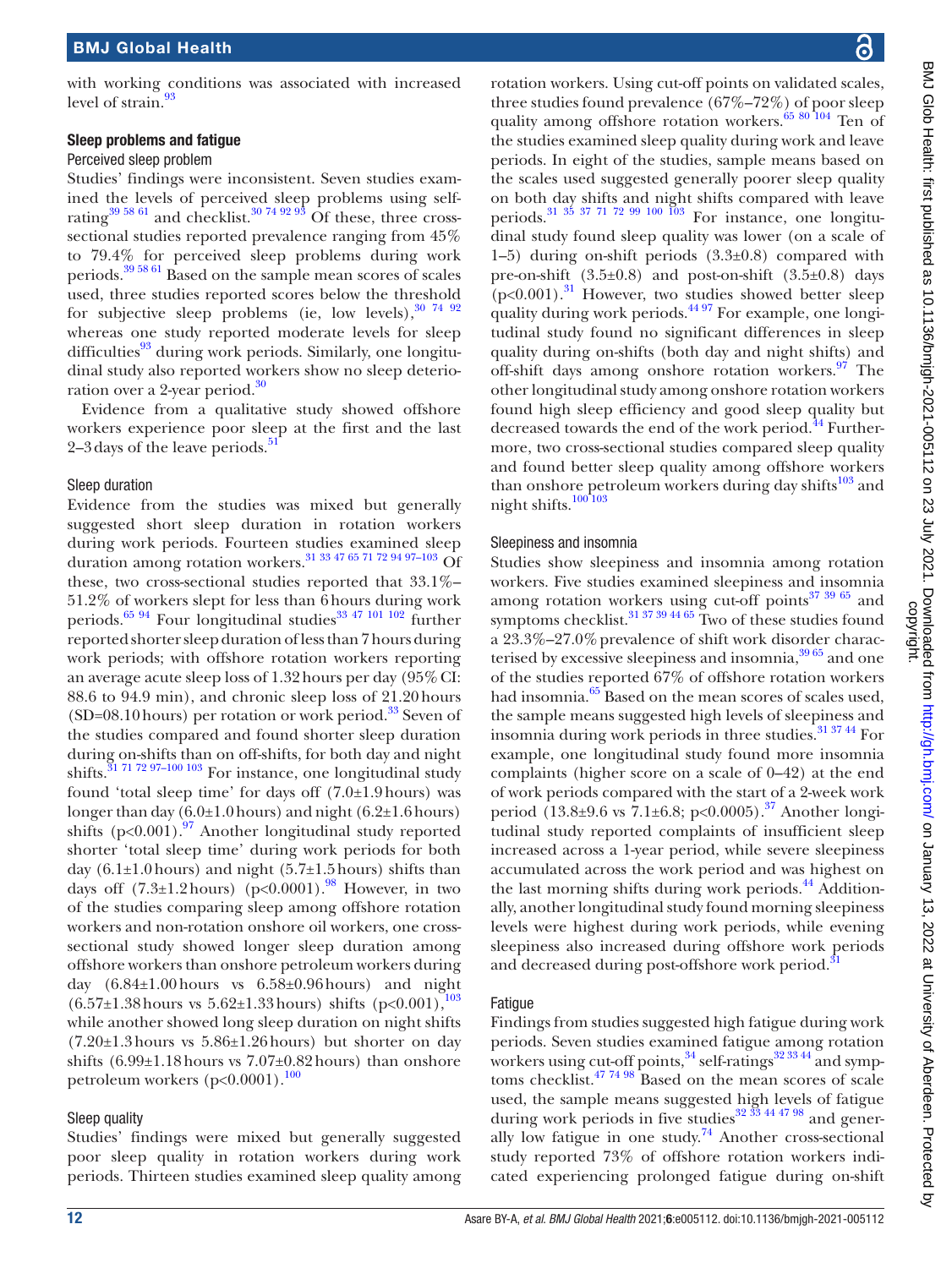periods[.34](#page-20-14) A longitudinal study reported fatigue was lower during pre-shift than post-shift periods, but increased and accumulated faster by 0.03 points per day (on a 1–9 scale) (95% CI=0.00 to 0.07; p=0.037) in postshifts compared with pre-shift periods. $33$  A similar longitudinal study found that daily subjective post-shift fatigue increased by 0.05 points per day (on a 1–9 scale) (95%  $CI=0.02$  to 0.08,  $p=0.004$ ) and over a 2-week offshore work period, $3^2$  though daily objective fatigue (eg, performance on a reaction time task measured by reaction times) was stable  $(1.00; 95\% \text{ CI} = 0.99 \text{ to } 1.00)$  over the course of the offshore work period. $32$  Another longitudinal study reported among onshore rotation workers critical levels of fatigue at the end of the day 1–3 of night shifts and after the 7th day of a day shift. $47$  Furthermore, onshore rotation workers reported higher pre-sleep and post-sleep fatigue and a significantly higher post-sleep fatigue ratings during on-site days for both day and night shifts than days off in another longitudinal study.<sup>[98](#page-21-8)</sup>

Similarly, two qualitative studies reported onshore and offshore rotation workers indicated fatigue as one of their main occupational health and safety issues.<sup>[34 105](#page-20-14)</sup> Another qualitative study reported fatigue among some onshore rotation workers which was indicated to affect their mood and social life at home.<sup>[84](#page-21-11)</sup>

#### Predictors of sleep and fatigue

#### Shift/roster pattern

Evidence showed working night shift and/or swing/ rotation shift was likely to be associated with more sleep problems than working day shifts. Four studies examined the relationship between general sleep problems and roster/shift patterns[.57 61 106](#page-20-43) Three of the studies found night/swing shift to be related to sleep problems.<sup>57 61 106</sup> One cross-sectional study found workers on night/swing shift were at increased risk of more sleep problems compared with day workers (RR=1.81; 95% CI=1.36 to 2.42,  $p<0.001$ ).<sup>61</sup> Additionally, one longitudinal study reported sleep efficacy was higher among offshore day shift workers than night  $(93\% \text{ vs } 88\%; \text{ p} < 0.001)$  and swing shift workers (93% vs  $88\%$ ; p<0.05).<sup>[106](#page-21-12)</sup> However, a longitudinal study reported subjective sleepiness did not differ between day, night and swing shift work periods.<sup>[107](#page-21-13)</sup>

Four studies examined the relationship between sleep duration and roster/shift patterns. Three of studies found night and/or swing shifts to be related to short sleep duration $^{57}$  71 106 For instance, one cross-sectional study found workers on a fixed-day shift reported significantly longer sleep duration than those on swing shift (*nights-to-day shift; 7 nights/7 days*).[71](#page-20-44) Another crosssectional study found more night/swing shift workers to have short sleep episodes than day shift workers (44.1% vs 16.3%; p<0.01).<sup>57</sup> However, a cross-sectional study among offshore rotation workers documented longer sleep duration in swing shift workers than day shift workers. $40$ 

Eight studies examined the relationship between sleep quality and roster/shift patterns and evidence was unclear. Three of the studies reported night and/or swing

shift was related to poor sleep quality.<sup>[71 90 108](#page-20-44)</sup> For instance, one longitudinal study found night shift and swing shift workers reported poorer sleep quality throughout the 14 days of leave periods than in day shift workers. $90 \text{ In}$  $90 \text{ In}$ contrast, two studies found better sleep quality working night and swing shifts. $\frac{100 \times 106}{100 \times 106}$  One of the studies showed better sleep quality (higher score on a scale of 0–6) in night shift workers than day shift workers (3.66±1.52 vs  $3.20\pm1.84$ ; p<0.01).<sup>100</sup> The other longitudinal study reported better sleep quality (higher score on a scale of 1–5) during swing shift than during day  $(3.40\pm0.49$ vs  $3.37\pm0.61$ ; p<0.01) and night shifts  $(3.40\pm0.49$  vs 3.32 $\pm$ 0.62; p<0.05) for the first week of work period.<sup>106</sup>

Three other studies found no significant relationship between sleep quality and shift schedules. $37 \frac{97}{104}$  For example, one longitudinal study reported no significant differences in the proportion of workers with better sleep quality at the start  $(27.8\% \text{ vs } 26.9\%; \text{ p=0.96})$  and end  $(33.3\% \text{ vs } 44.1\%; \text{ p=0.09})$  of the work period between day and swing shifts[.37](#page-20-35) Another cross-sectional study reported no differences in the proportion of workers with impaired sleep quality working fixed day  $(66.1\%)$ , fixed night (66.6%) and swing (83.3%) shifts (p=0.34).<sup>[104](#page-21-15)</sup>

Only two studies examined relationship between fatigue and shift/roster pattern. A longitudinal study found pre-sleep fatigue was higher in working night shifts compared with day shifts, but recovery of sleep on night shift was higher than day shift.<sup>98</sup> In contrast, another longitudinal study reported no significant differences in fatigue measures such as physical and mental tiredness during night shift, and swing shift compared with day shift workers.<sup>[90](#page-21-14)</sup>

Qualitative evidence study showed perceived high fatigue among onshore rotation attributed to roster patterns and sleep difficulties which improved after a change of roster from a rapid swing roster 7 nights on/7days on/7days off to a longer swing roster of 8days on/6 days off/8 nights on/6 days off.<sup>[105](#page-21-16)</sup> Another qualitative study suggested high-perceived fatigue was attributed to the long shift hours of rotation work.<sup>[34](#page-20-14)</sup>

#### Job demand and control

Two studies reported job demands and control were associated with sleep problems. $\frac{11\,99}{9}$  One cross-sectional study reported increase in workload was associated with decreased sleep duration.<sup>[99](#page-21-17)</sup> Furthermore, increase in job demands among older rotation workers was associated with decreased sleep quality than in their younger counterparts. $99$  Similarly, Parkes,<sup>11</sup> in a cross-sectional study, reported increase in job demand was associated with reduced sleep duration in rotation workers who work overtime. One cross-sectional study reported increase in job control was also associated with increased sleep quality.<sup>[99](#page-21-17)</sup>

Three cross-sectional studies reported working overtime was associated with short sleep duration and poor sleep quality.<sup>11 71 72</sup> For instance, one of the studies found offshore rotation workers working overtime of >16hours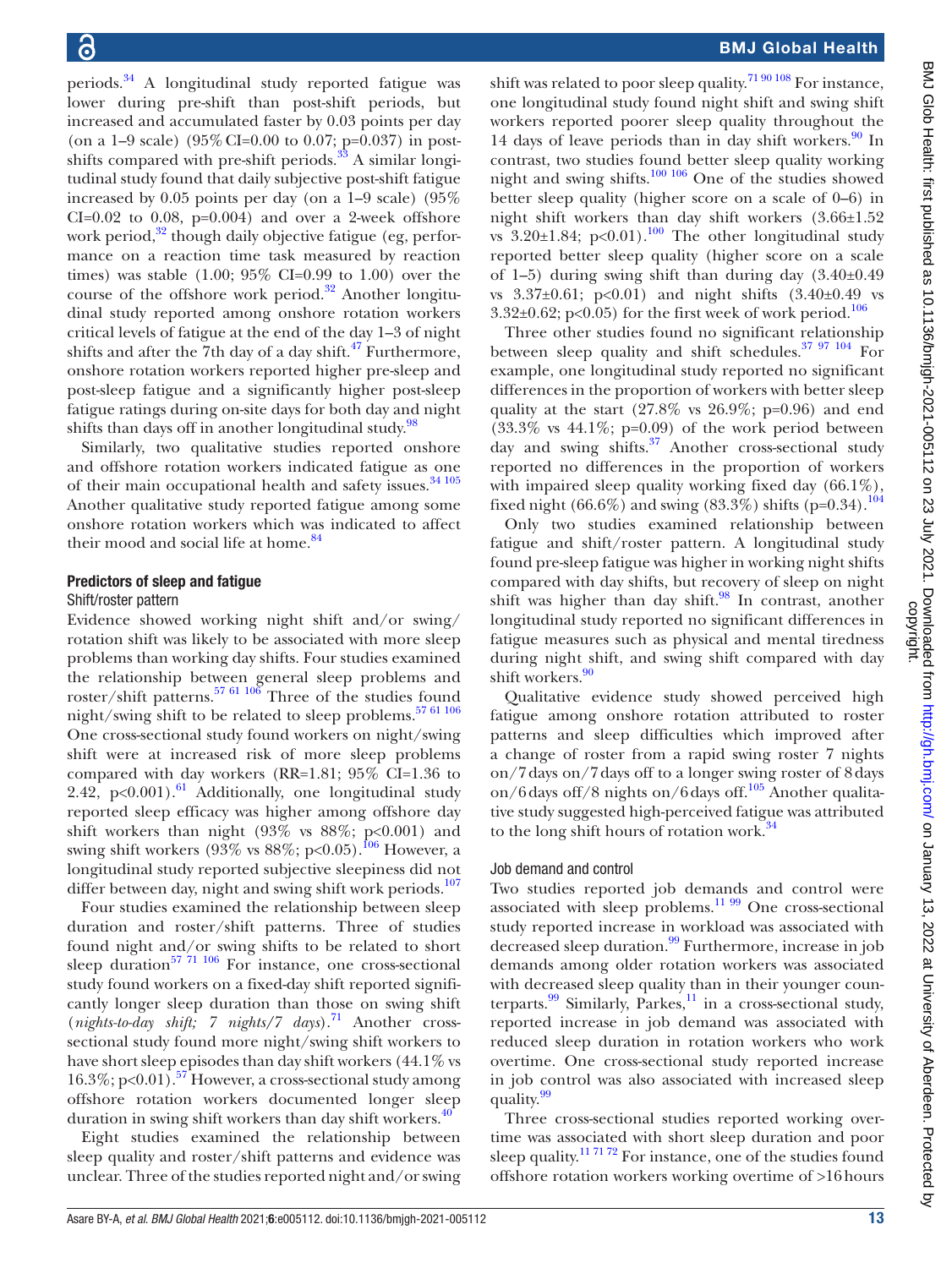per week during night shifts were associated with shorter sleep duration than those not working overtime. $^{71}$  $^{71}$  $^{71}$ Another study found that an increase in working overtime was associated with decreased sleep quality among day shift workers.<sup>[11](#page-19-9)</sup>

#### Social support

Two cross-sectional studies found social support was associated with longer sleep duration and better sleep quality.<sup>11 99</sup> One of the studies found increase in social support was related to increased sleep quality and sleep duration in day shift rotation workers.<sup>99</sup> The other study reported increase in support from supervisors was associated with increased sleep duration in day shift workers working overtime.<sup>[11](#page-19-9)</sup>

#### Other occupational stressors

One cross-sectional study found increase in risk percep-tion to be associated with reduced sleep quality.<sup>[108](#page-21-18)</sup> Further, the study reported increase in perceived safety climate was associated with increased subjective sleep quality.[108](#page-21-18)

Three cross-sectional studies reported adverse physical environment was associated with sleep problems.<sup>11 61 99</sup> For instance, one of the studies reported workers with high perception of adverse physical environment had increased risk of sleep problems (RR=1.16; 95% CI=1.01 to 1.33,  $p<0.05$ ).<sup>[61](#page-20-2)</sup> Two of the studies reported increase in perceived adverse physical environment was associated with decreased sleep quality among offshore rotation workers.<sup>[11 99](#page-19-9)</sup>

A longitudinal study also found the increase in motion of offshore platforms was related to high incidence of physical tiredness, mental tiredness, poor sleep quality and short sleep duration.<sup>89</sup> Similarly, qualitative evidence showed that rotation workers perceived sleep disturbances to be caused by work environmental stressors such as motion and noise of platforms, and accommodation arrangements.<sup>34</sup>

#### Lifestyle behaviours

#### Alcohol consumption

Studies showed higher alcohol consumption among rotation workers on off-shift days than in other workgroups and in the general population. Eight studies described the regular alcohol intake of rotation workers[17 34 35 54 55 80 109:](#page-19-12) the proportion of consuming 'any' alcohol ranged from  $22.1\%$  to 84.1% across three studies<sup>1734109</sup> and the proportion consuming alcohol above recognised safe limits ranged from 16.0% to 53.4% across four studies.<sup>17545580</sup> One longitudinal study found alcohol consumption was typically within the healthy consumption limit (average 1.05 standard drinks/day) among onshore workers across both on-shift and off-shift days.<sup>[35](#page-20-23)</sup>

Furthermore, two longitudinal studies reported inconsistent drinking among rotation workers during on-shift days; one documented that drinking on on-shift days was at high-risk levels (median 3.0 (IQR 2.0–6.0)

standard drinks per session),  $17$  while the other reported daily drinking of average: 2 (1.7–2.8 units/day) during day shifts and 1 (median 0.6–1.4 units/day) during night shifts[.47](#page-20-41) Similarly, two other longitudinal studies compared drinking on on-shift days with off-shift days $^{35\,47}$ ; and one of the studies reported drinking was less during on-shift days compared with off-shift days.<sup>[35](#page-20-23)</sup> Muller *et al*<sup>[47](#page-20-41)</sup> also reported rotation workers on off-shift days engage in high-risk drinking with a median of 6 (IQR 3–10) standard drinks per session and a median of 4 (IQR 2–6) standard drinks per session during on-shift.

Additionally, three cross-sectional studies compared drinking in rotation workers with non-rotation workgroups and the general population and found drinking to be consistently higher among rotation workers.<sup>48 55 67</sup> One study with comparison group compared rotation workers with onshore non-rotation workers and found more rotation workers drink alcohol at levels that have high risk of both short-term health (more than four alcoholic drinks per day) (29.8%; 95% CI=22.8% to 36.8% vs 21.5%; 95% CI=20.2% to 22.9%) and long-term health (more than two alcoholic drinks per day) (64.7%; 95% CI=57.5% to 71.9% vs 50.9%; 95% CI=49.4% to 52.4%) harm  $(p<0.01)$ .<sup>[48](#page-20-27)</sup> Another study did not recruit a comparison group, only comparing the means of alcohol intake per week among offshore rotation manual workers with secondary data sources in onshore non-rotation manual industrial male workers, and reported statistically significantly higher mean units of alcohol intake per week among offshore rotation workers (49.3 units vs 21.4 units,  $p<0.005$ ).<sup>[55](#page-20-45)</sup>

One study recruited a general population comparison group, compared onshore rotation workers with non-rotation fathers and found higher alcohol intake scores on Alcohol Use Disorders Identification Test Scale (ie, high alcohol intake) in rotation workers than in non-rotation work fathers  $(5.52\pm3.97 \text{ vs } 3.50\pm2.86,$  $p<0.05$ ).<sup>67</sup> Another study did not recruit a general population comparison group, only comparing the prevalence of drinking among offshore rotation workers with secondary data source among general male population, and reported higher prevalence of heavy drinkers among offshore rotation workers (approximately 30% vs 10% heavy drinkers).<sup>55</sup>

Similarly, two qualitative studies $84110$  described onshore work camps as having a strong 'culture of drinking',  $\frac{110}{10}$  $\frac{110}{10}$  $\frac{110}{10}$  and another qualitative study $49 \text{ noted}$  $49 \text{ noted}$  some offshore workers indicated that the high levels of alcohol consumption among offshore workers should change.

#### Illicit drug use

Studies examining drug use among rotation workers were limited. Only two cross-sectional studies examined drug use and reported mixed findings: one cross-sectional study found 33.8% of onshore mining rotation worker were illicit drug users;<sup>[43](#page-20-3)</sup> however, another cross-sectional study reported 5.2% of offshore rotation workers were illicit drug users. $80$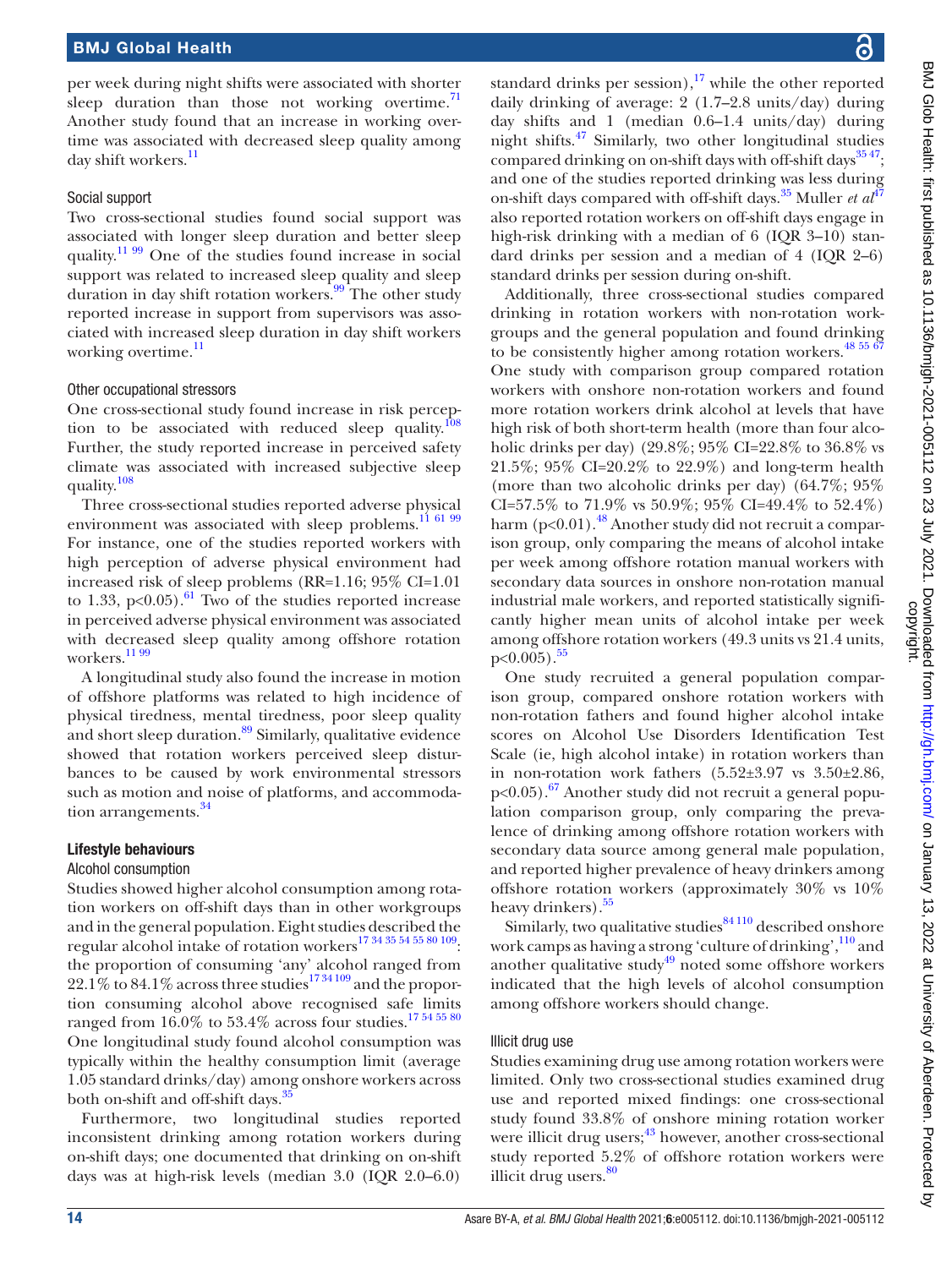#### Smoking

Studies examining smoking suggested higher smoking among rotation during on-shift days, than off-shift days and non-rotation workgroups. Fourteen studies described regular smoking in rotation workers and of these, 12 studies showed prevalence of smoking ranging from 17.7% to 47.1% across onshore and offshore rotation workers.<sup>34 37 47 48 54 80 97 103 104 109 111 112</sup> One crosssectional study reported a low proportion (3.3%) of smokers among onshore rotation workers.<sup>58</sup> Two studies examined the number of cigarettes smoked and reported rotation workers smoked on average 13.22±8.46 cigarettes per day across both on-shift and off-shift days in a daily diary study<sup>35</sup> and mean pack of 3.04 $\pm$ 1.9 per day during on-shift days in a cross-sectional study.<sup>[34](#page-20-14)</sup>

Two cross-sectional studies with comparison groups compared smoking among rotation workers with other non-rotation workgroups and reported smoking prevalence to be consistently higher among rotation workers than onshore non-rotation petroleum workers (33.6% vs  $20.6\%$ ; p<0.001)<sup>103</sup> and other employment arrangements (26.7%; 95% CI=20.5% to 33.0% vs 17.4%; 95% CI=16.3% to  $18.5\%$ , p<0.01).<sup>48</sup> One daily study examined smoking during on-shift days and off-shift days and reported rotation workers during on-shift days significantly smoke more cigarettes compared with off-shift days.<sup>35</sup>

Likewise, evidence from two qualitative studies showed smoking was common on-shift days but not a behaviour accepted by all workers, $34$  with some workers suggesting smoking behaviour should change.<sup>49</sup>

#### Physical activity

Studies reviewed suggested rotation workers engage in physical activity. Six studies examined the prevalence of physical activity among rotation workers<sup>17 58</sup> 80 91 94 109: five studies reported proportions ranging from 46.7% to 97.0% to engage in regular physical activity/exercise,[17 58 80 91 94](#page-19-12) but one other study reported a high proportion (63.1%) of offshore rotation workers do not engage in any leisure-time exercises after work.<sup>109</sup> Four studies examined physical activity/exercise during either on-shift days $174794$  and off-shift days,  $4791$  and documented high levels of physical activity/leisure time exercises of at least 2 or more days per week. Two longitudinal studies compared physical activity on on-shift days with off-shift days.<sup>[35 47](#page-20-23)</sup> Rebar *et al*<sup>35</sup> reported workers during on-shift days engage in fewer minutes of exercises and relaxations compared with off-shift days, but Muller *et al*<sup>47</sup> reported rotation workers engaged in >30min of vigorous exercise for more days on on-shift days (median 5days per week) against median 4days per week during off-shift days.

One cross-sectional study with comparison groups examined physical activity/exercise among the rotation work and non-rotation workgroups, and reported the proportion of rotation workers who engaged in inadequate physical activity/exercise during leisure time or work (<30min of physical activity) was not statistically different from that of other employment arrangements

(40.4%; 95% CI=33.5% to 47.4% vs 46.2%; 95% CI=44.8% to  $47.6\%$ , p $>0.05$ ).<sup>[48](#page-20-27)</sup>

Qualitative evidence was mixed for onshore and offshore workers. A qualitative study reported that most onshore rotation workers engage in sporting activities more than once a week.<sup>[110](#page-21-19)</sup> However, another qualitative study discussed how some offshore rotation workers emphasised the need for a change in behaviour toward increasing physical activity.<sup>49</sup>

#### Diet/nutrition and BMI

Studies suggested poor nutrition or eating behaviour among rotation workers at worksites. Four studies reported perceived poor food/diet quality during work periods.<sup>34 35 [53](#page-20-48) 56</sup> Oshaug *et al*<sup>53</sup> reported high consumption of fats and carbohydrates at offshore worksites. Another cross-sectional study found a large proportion of offshore rotation workers (45.1%) did not meet the dietary requirement of healthy eating of fruits and vegetables (five per day fruit and vegetable intake) during on-shift days.<sup>80</sup> A cross-sectional study compared nutrition intake on-shift with the general dietary recommendations and reported offshore workers' diet may in the long term predispose them to coronary artery disease.<sup>53</sup> One longitudinal study compared onshore workers' perception of nutrition on on-shift days with off-shift days and reported workers during on-shift days perceived their nutritional intake to be poorer compared with off-shift days.<sup>35</sup> One cross-sectional study examined the diet among the onshore rotation workers and other workgroups and reported high proportions of workers consume insufficient fruits  $(48.9\% \text{ vs } 47.7\%)$  and vegetables  $(87.7\% \text{ vs } 47.7\%)$ 87.9%), but there was no difference between rotation workers and other non-rotation employment.<sup>48</sup>

Similarly, two qualitative studies $344\frac{49}{4}$  also highlighted the unhealthy eating behaviours of offshore rotation workers, and workers indicated the unhealthy behaviour should change.<sup>[49](#page-20-13)</sup>

Sixteen studies reported an average BMI of 26.6±3.1  $\rm kg/m^2$  (range  $\rm 22.7–28.9)^{31\,33\,34\,45-47\,57\,65\,94\,97\,101\,102\,107\,111-113}$ indicating rotation workers are usually overweight. Eight studies further reported a large proportion (40.0%–79.3%) of rotation workers as being over-weight.<sup>[34 46 48 58 80 111 112 114](#page-20-14)</sup> Six studies also reported a large proportion (5.5%–30.0%) of rotation workers as being obese.[34 46 80 111 112 114](#page-20-14)

Three studies compared the BMI of rotation workers with other populations.  $4648114$  One cross-sectional study compared onshore rotation workers with non-rotation workgroups and found a higher proportion of overweight and obesity among rotation workers than in non-rotation workgroups (79.3%; 95% CI=73.2% to 85.5% vs 68.0%; 95% CI=66.7% to 69.4%, p<0.01).<sup>[48](#page-20-27)</sup>No study recruited a general population comparison group, only comparing BMI with secondary data sources of the general population, found statistically significantly higher prevalence of overweightness/obesity in offshore rotation workers than the general population. $46$   $114$  For instance, one of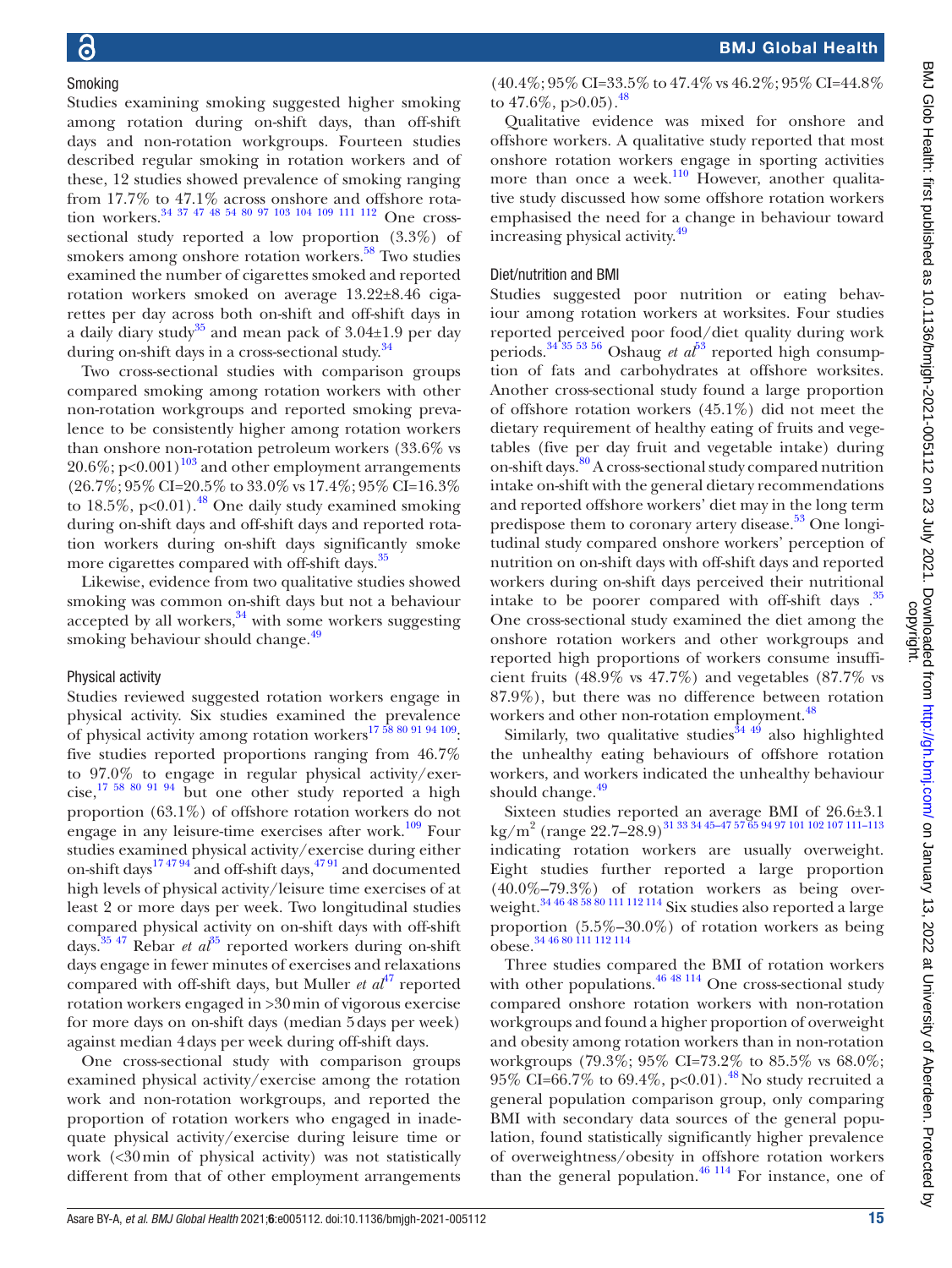the studies found higher prevalence of overweightness among rotation workers aged 40–49 years compared with the same age group in the general population (66.2% vs  $50.0\%$ , p<0.05).<sup>[46](#page-20-49)</sup>

#### Predictors of lifestyle behaviours Social support

One cross-sectional study found offshore rotation workers who lack social support from supervisors were less likely to smoke (OR=0.34; 95% CI=0.18 to 0.65), and those who lack support from friends were less likely to consume alcohol (OR=0.54;  $95\%$  CI=0.32 to 0.96) compared with those who had support. $109$  Further, the study found workers who lack support from both supervisors (OR=1.74; 95% CI=1.113 to 2.65) and friends (OR=1.68; 95% CI=1.06 to 2.42) were more likely not to engage in leisure-time physical activities.<sup>[109](#page-21-20)</sup>

Evidence from two qualitative studies $84$   $110$  suggested alcohol consumption in onshore mining rotation workers at work camps was promoted by a 'culture of drinking' that influences workers to take part in drinking if they were to fit in the social work environment.<sup>84</sup>

#### Occupational stress

One cross-sectional study found workers who were stressed from the interface between job and family/social life (OR=1.32;  $95\%$  CI=1.02 to 1.70) and organisational structure (OR=1.35;  $95\%$  CI=1.06 to 1.74) were more likely to be current consumers of alcohol compared with those who were not stressed.<sup>109</sup> Further, the study found workers who experience high stress from safety concerns were less likely to smoke (OR=0.74; 95% CI=0.58 to 0.94) and more likely not to undertake leisure-time physical activities (OR=1.44;  $95\%$  CI=1.16 to 1.79) compared with those who did not.<sup>[109](#page-21-20)</sup>

#### Job type

One cross-sectional study demonstrated job type, that is, working as a manual worker was significantly related to higher alcohol consumption than those in executive roles (49.3 vs 29.5 mean units per week;  $p<0.005$ ).<sup>[55](#page-20-45)</sup>

#### Other working conditions

Qualitative evidence also cited improvement and maintenance of exercise facilities $49110$  and other work-related characteristics including time constraints due to 'long shift hours and travel times' as barriers to engaging in physical activities/exercises.<sup>110</sup> Two other qualitative studies explored rotation workers' perception of a healthy  $\text{diet}^{34}$  49 and indicated workers perceived unhealthy eating of rotation workers to be connected to the availability of unhealthy food or easy access to unhealthy foods at worksites.

#### **DISCUSSION**

This review summarised studies investigating the health and well-being outcomes associated with rotation work. The findings of this review may guide and inform policy

and strategies aimed at improving the health of rotation workers. Ninety studies with outcome data on mental health and well-being, physical health, sleep problems and lifestyle health-related behaviours among rotation workers in the offshore oil and gas, mining and construction sectors were included. Evidence from the studies included in the review was unclear concerning rotation workers' mental health status. However, many studies suggested poor mental health and well-being of rotation workers and particularly onshore rotation workers being more likely to experience psychological distress and suicide risk than the general population. $52\,59\,60\,115$ This finding mirrored that of a previous review of studies with onshore rotation workers where findings, although inconsistent, pointed to a negative impact of rotation work on the mental health of onshore rotation workers.<sup>[14](#page-19-14)</sup> The differences in measurement tools including differences in measures used and the length of recall of measurement between the included studies could potentially account for the inconsistent study findings. Some studies have employed mental health outcome measures based on recall over the last 30 days, whereas others have used a recall over the last 7days or recent experiences. These differences may reflect inconsistencies in the experiences of mental health and/or capturing of the general mental health of workers across the work phases (on-shift and off-shift) of rosters, as have been demonstrated that retrospective studies employing different recall periods are often not comparable.<sup>116</sup> It is worth noting for future studies that studies using particularly Kessler psychological distress scale demonstrated consistent findings of high mental distress among rotation workers compared with others, and in line with previous suggestions, may well be possible to record the mental health of workers in general and across a complete roster cycle.<sup>[14](#page-19-14)</sup>

Evidence from the qualitative studies highlighted rotation workers are faced with distress from, for instance, the difficulties of balancing work and home/social life<sup>34 51 81</sup> 83 and maintaining family and social relationships, loneliness and social isolation,  $81\,83\,84$  and worries of overburdening partners with domestic chores.<sup>[83 84](#page-21-0)</sup> These point to difficulties for workers in adjusting and maintaining balance in life contributing to negative mental health and well-being, concurring with another review in a general population showing that working irregular shift work schedules was associated with poorer mental health.<sup>117</sup> These findings suggest the need for interventions aimed at helping the worker to adapt and maintain balance in life which may include improved communica-tion with families and social support.<sup>[83](#page-21-0)</sup>

There was evidence to show that rotation workers perceived their general physical health as good or very good, with suggested few subjective health complaints and of better physical quality of life. Rotation workers are indicated to be self-selected population in that those who can adapt to the demands and challenges of rota-tion work remain in the workforce.<sup>[6](#page-19-5)</sup> Generally, rotation workers are physically healthy population,<sup>[6](#page-19-5)</sup> but there was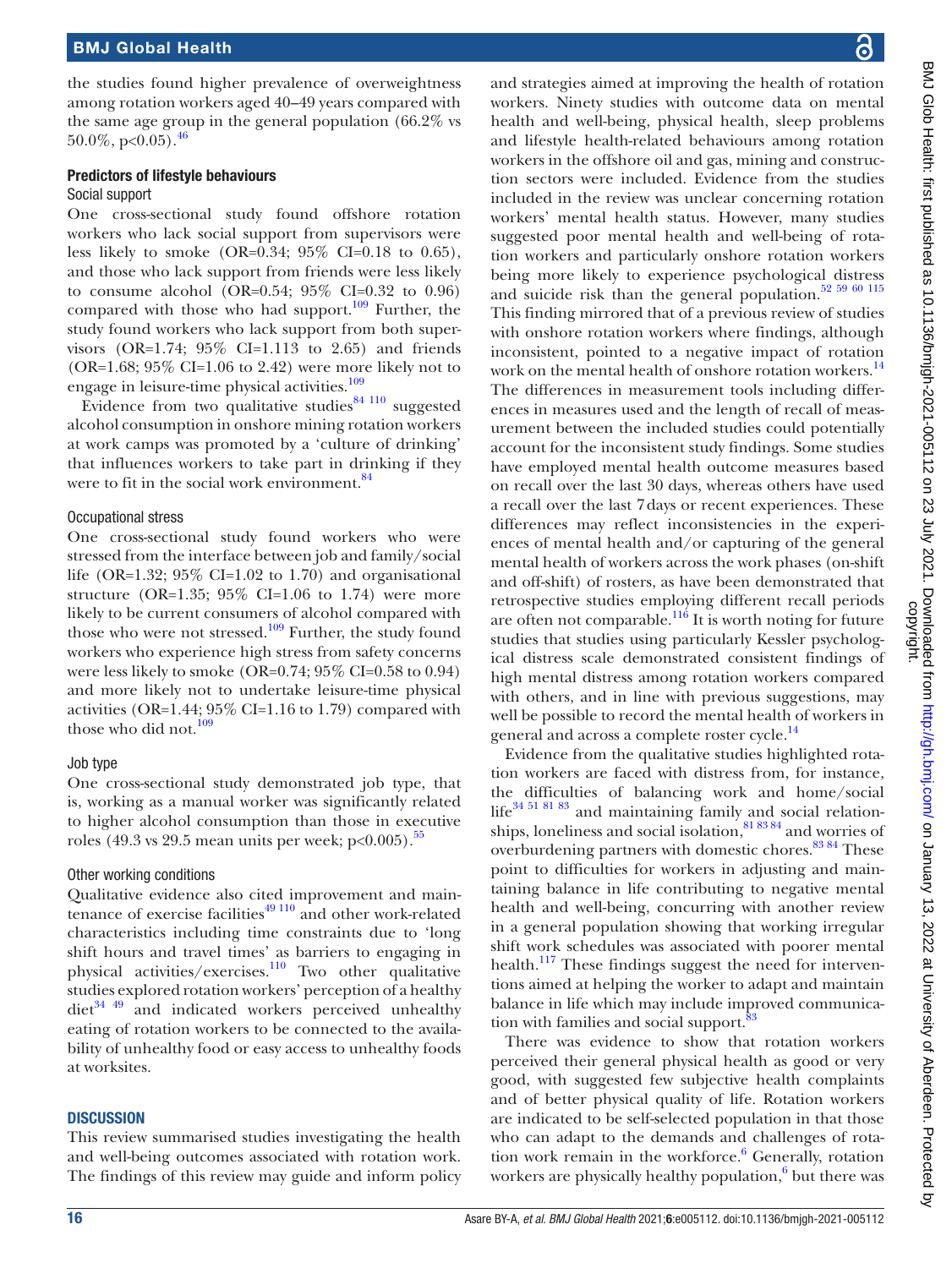limited information on mental health as most surveys relied on single items which could not capture the complexities and dimensions of mental health. However, included studies suggested offshore rotation workers have high prevalence of musculoskeletal disorders, and finding on gastric problems was unclear. The findings on gastric problems suggest the need for more studies as a previous review found evidence suggesting an association between offshore rotation work shift pattern and gastric complaints.<sup>6</sup> Furthermore, there is available evidence that linked shift work to gastric problems as shift work disrupts the connection between eating times and diurnal stages of digestive functions such as secretion of gastric juice,<sup>118</sup> and the job and environmental stress associated with rotation work propagate smoking, alcohol intake and less physical activity which promote gastric problems.[10](#page-19-8) Evidence on musculoskeletal disorders is in accordance with the findings reported by a previous review among offshore rotation workers.<sup>19</sup> Musculoskeletal pain has been indicated to be a consequence of work-related activity and stress, $1576$  and with rotation work regarded as a stressful workplace and demanding lifestyle $119$  could account for the reported musculoskeletal disorders among rotation workers.

There was evidence that suggests that rotation workers during work periods or on-shift days experience sleep problems particularly short sleep duration, poor sleep quality and sleepiness. Similarly, earlier reviews have identified sleep as a concern for onshore rotation workers $^{14}$ and highlighted sleep problems among offshore rotation workers.<sup>[19](#page-19-13)</sup> This is similar to other sectors such as healthcare workers with studies suggesting that long work hours (12hours or more) has been found to negatively affect sleeping patterns.<sup>120</sup> A systematic review has also found working shifts particularly night and early morning shifts to be associated with sleep disturbances.<sup>121</sup> With rotation workers in the resources sector engaged in long work hours typically 12 hours per shift<sup>3  $\frac{8}{6}$ </sup> and working days compressed into day and/or night shift patterns, $6$  this could explain the associated sleep problems. Shift work and long shifts are indicated to unsettle the 'circadian rhythm<sup> $122$ </sup> leading to sleep disturbances.<sup>123</sup> Furthermore, prevalence of 23.3%–27% of SWD was found in the current review. Working shift is indicated to be associated with the risk of SWD, and a previous review found an estimated prevalence of 10%–23% of SWD among rotating shift and night shift workers.<sup>[123](#page-21-28)</sup> Differences observed could be due to the differences in methods used by studies.<sup>620</sup>

We found rotation workers working day shifts to have better sleep outcomes particularly longer sleep duration than those working on night and swing shift patterns. This is in agreement with the findings from previous reviews among petroleum rotation workers $620$  where working night and swing shifts was associated with sleep disruptions. Night work disrupts the normal sleep–wake periods<sup>124</sup> and night shifts have been associated with sleep loss and other health consequences such as obesity,

cancer, diabetes and coronary heart disease.<sup>121</sup> McKenna and Wilkes have documented unimpeded morning sleep 'before the first shift' coupled with afternoon naps could reduce sleep debt prior to starting a roster of night shifts.<sup>124</sup> Organisations could encourage workers to take uninterrupted sleeps the day before commuting to worksites $^{124}$ ; and look at instituting long changeovers of possibly more than 24hours change window particularly for workers on swing shifts who may change from day shifts to night shifts to allow for enough sleep. $\frac{97}{97}$  Furthermore, organisation could create the enabling environment such as reducing noise and light, and competing social activities $98$  at camp sites to promote sleep after a night shift to enable the necessary recovery of sleep.

The evidence reviewed showed a high level of fatigue among rotation workers, which increases and accumulates over the course of work periods. Findings from a previous review have also highlighted increased fatigue among offshore rotation workers.<sup>6</sup> Fatigue among rotation workers has been indicated to be due to the long work hours, $^{6\,34}$  roster length $^{47}$  and sleep disturbances.  $^{84\,105}$ Working long hours  $(>12 \text{ hours})^{125}$  $(>12 \text{ hours})^{125}$  $(>12 \text{ hours})^{125}$  and shifts<sup>126</sup> have also been found to be associated with high fatigue among other work populations. A high level of fatigue is detrimental to performance and safety $47$  particularly in critical safety risk resource industry. Strategies aimed at training workers could include ways to identifying and mitigating against fatigue, and allowing for breaks and enough periods between shifts for rest and recovery $97$  among others as 'successive days-on-shift and chronic sleep loss' increase the risk of fatigue.<sup>33</sup>

Studies reviewed showed a high intake of alcohol in rotation workers during off-shift days. Studies provided information on the pattern of drinking of rotation workers as high above safe limits, $17\frac{34\frac{55}{60}}{3}$  and very high on off-shift days,  $\frac{173547}{173547}$  and higher than other workgroups<sup>48</sup> and general male population. $55 67$  These findings are in accordance with the findings of previous reviews in onshore rotation workers $14 \nvert_{\text{and}}$  offshore rotation workers<sup>19</sup> which reported high alcohol consumption. Men typically drink more alcohol than women; with per capita consumption of '19.4 litres' compared with '7.0 litres' of undiluted alcohol among women drinkers,<sup>[127](#page-21-32)</sup> and with rotation workers being predominately men [6 14 119](#page-19-5) could explain the high level of alcohol intake among this working group. Furthermore, the social environment of rotation worksite particularly onshore sites (eg, in Australia) has been reported as supportive toward alcohol drinking as workers take up drinking to socially fit at the worksite. $84110$  Alcohol consumption particularly among offshore workers during off-shift days has also been indicated to be an expression of freedom from the worksite.<sup>[128](#page-21-33)</sup> Given that risky alcohol consumption is a major cause of disability and poor health and contributes to several deaths,[129](#page-21-34) and as suggested by Rebar *et al,*[35](#page-20-23) interventions should target both on-site and off-site drinking among rotation workers taking into account personal, social and environmental factors that promote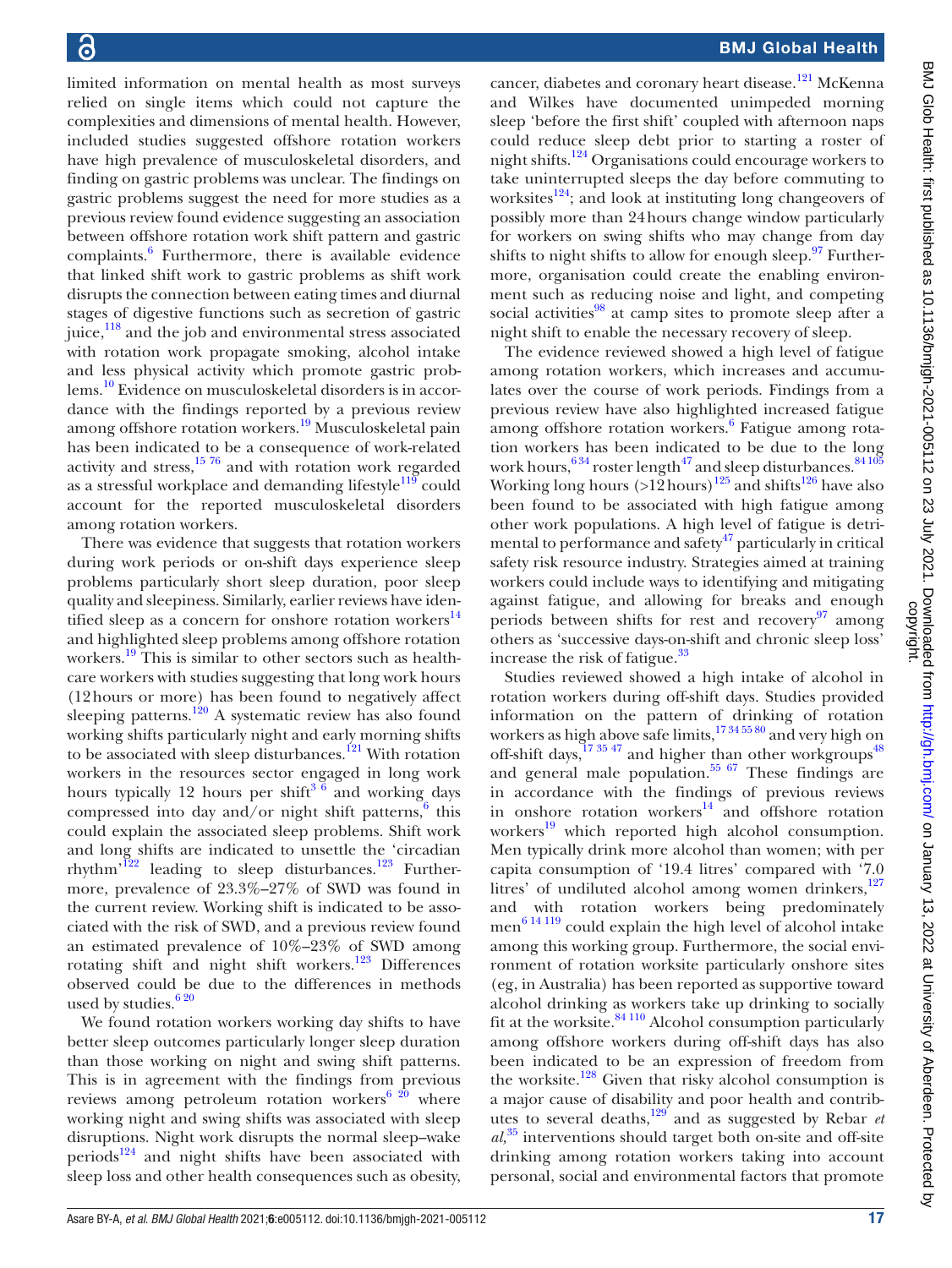the intake of alcohol at risky levels. This may include the restriction of the availability of alcohol at onshore worksites and increasing awareness of the negative health consequences of risky alcohol intake.<sup>129</sup>

Evidence on illicit drug use was limited with findings not showing any clear direction of use among rotation workers; therefore, further research examining the use of illicit drug among rotation workers is required.

Reported levels of smoking among rotation workers were high<sup>[48 80 109](#page-20-27)</sup> and suggested to be higher than other workgroups<sup>[48 103](#page-20-27)</sup> and during on-shift days than off-shift days.[35](#page-20-23) Similarly, a narrative review has also highlighted a high prevalence of smoking among offshore rotation workers.<sup>[19](#page-19-13)</sup> It has been documented that smoking and desires to smoke are associated with experiencing high levels of stres[s130](#page-21-35) as such the stressful work conditions associated with rotation work arrangement $19119$  could be driving rotation workers to smoke. Smoking is recognised as a major cause of several health conditions and premature death, and with no safe limits.<sup>131</sup> Therefore, evidence from the review suggests the need to provide health interventions that are aimed at the cessation of smoking such as *group behaviour therapy* and *individual counselling*[132](#page-21-37) which could include stress management for rotation workers[.35](#page-20-23)

The main findings from included studies regarding physical activity suggested a large proportion of workers engage in regular leisure-time physical activity/exer-cise,<sup>[17 58 80 91 94](#page-19-12)</sup> during either on-shift days<sup>17 47 94</sup> and offshift days. $4791$  A previous review also reported offshore rotation workers engaging in physical activity mostly on off-shift days.<sup>19</sup> Rotation worksites usually provide recreational facilities $6110$  which may have encouraged rotation workers to engage in physical activity/exercise and help maintain fitness.<sup>84</sup> Nonetheless, engaging in physical activities/exercises on-site has been indicated to be restricted by long working hours and fatigue/tiredness from work.<sup>110</sup> Long working hours is one of the many negative aspects of rotation work arrangements.

The studies reviewed on nutrition/diet reported findings that suggest poor nutrition among rotation workers at worksites. This is in line with findings of a previous review where offshore rotation workers perceived their diet as unhealthy.<sup>[19](#page-19-13)</sup> Easy access or availability of unhealthy food at worksites has been noted to promote the unhealthy eating behaviour of workers. $34\frac{49}{1}$ Unavailability of healthy food has been identified as a barrier to healthy eating in workers $133$  and one study has demonstrated that providing shift workers with healthy foods effectively improved their dietary intake during working days.<sup>134</sup> Only one study<sup>35</sup> examined nutrition during offsite in relation to on-site days as such not much is known about rotation workers' nutrition during leave periods. Furthermore, studies found higher levels of overweight and obesity among rotation workers compared with the general population. A similar finding was reported in a previous review among offshore rotation workers.<sup>[19](#page-19-13)</sup> The intake of unhealthy foods has been indicated to

be linked to obesity.<sup>135</sup> The unhealthy eating behaviour among rotation workers is likely to explain the findings on overweight and obesity. Evidence therefore suggests the need to provide healthy food options at rotation worksites which could improve the dietary intake of rota-tion workers.<sup>[134](#page-21-39)</sup>

#### Work-related factors associated with health outcomes of rotation workers

The evidence reviewed suggested a wide range of workrelated factors determining mental health outcomes in rotation workers. These included job demands (job task, workload and emotional demands), roster and shift length, occupational stressors, work–home interference, leadership style, job control/autonomy, role clarity, workplace bullying and social support.

Evidence on factors determining physical health, sleep problems and lifestyle behaviours was scarce to make firm conclusions, but potentially suggests perceived physical health and complaints to be associated with job type, job demands and occupational stressors; shift pattern (swing shift), social support and occupational stressors to be associated with gastric problems while job type, shift pattern and occupational stressors (physical environment/workplace) to be associated with musculoskeletal disorders. Furthermore, sleep problems were associated with shift/roster patterns (night/swing shifts), job demands and control (workload, working overtime, long shift hours), environmental stressors (safety climate, risk perception, adverse physical environment) and social support; and lifestyle behaviours were associated with social support, occupation stress from work–home interference and safety climate, job type, long work hours, availability of unhealthy food and management of recreational facilities.

The findings from the review align with the Job Demands-Resources (JD-R) Model.<sup>119 136</sup> The JD-R Model stipulates two different categories of intrinsic occupational risk factors: job demands and resources which through 'two underlying psychological processes play a role in the development of job strain and motivation' (p313) to influence the well-being of workers.<sup>136</sup> These risk factors are the physical, psychological, social or organisational components of a job. Job demands such as job task, workload, emotional demands, high work pressure, harsh physical environment, etc necessitate sustained mental, emotional or physical effort or skills to deal with, and contribute to job strain.<sup>136</sup> Job resources such as job control/autonomy, role clarity, job security, and social support help in attaining work goals and/or that reduces job demands, and the associated negative (physiological and psychological) effects arouse personal learning and development, and contribute to motiva-tion.<sup>[119](#page-21-24) 136</sup> Vojnovic *et al*<sup>119</sup> have discussed similar workrelated factors and have stated rotation work is inherent in several job demands and as such available job resources are particularly significant and should be maximised to mitigate employee strain and subsequent health. More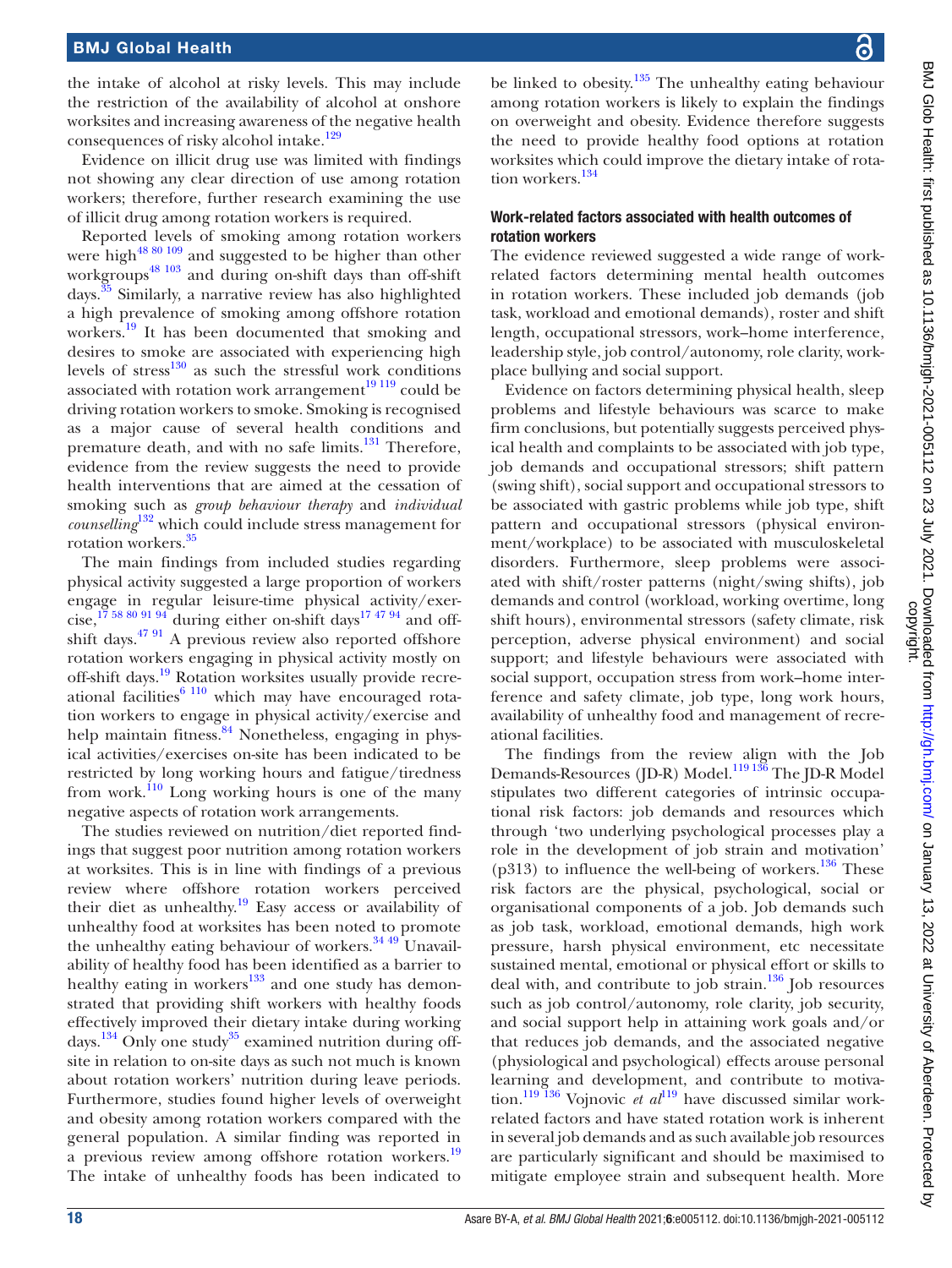research is needed to further examine the work-related factors associated with the health indicators particularly the physical health outcomes, sleep problems and lifestyle behaviours of rotation workers.

#### Strengths and limitations

This systematic review has several strengths; it provided a comprehensive overview of factors associated with health and well-being of rotation workers in resource industry, assessing the literature across different work sectors, countries and all relevant health indicators (covering factors associated with mental and physical health). The inclusion of quantitative and qualitative findings was also a strength as qualitative findings support quantitative evidence by giving in-depth insights into the health outcomes of rotation work, and mixed evidence synthesis has indicated to enrich the effectiveness of findings and decision-making.

This review is not without limitations that should be acknowledged. The review included only published research and as such, the results of the study might be subject to publication bias. Only studies published in English were included which may have limited the scope, but there is evidence that suggests no systematic bias in reviews where only studies written in English are included. $137$  The review only reviewed significant work-related factors determining health outcomes and health-related behaviours. However, there is evidence of sociodemographic characteristics that are associated with health outcomes and also moderate the associations between work-related factors determining health outcomes, $\frac{119}{12}$  which could be explored by future reviews.

#### Limitations of the assessed literature

There are few longitudinal studies on health outcome measures, however, the available cross-sectional studies assessed extensively mental health outcomes with a few investigating physical health and health-related behaviour outcomes. Furthermore, most of the studies have used cross-sectional designs and as such making causal interpretations of the findings from these studies is limited. Studies included had a greatly varied number of participants; quantitative studies included participants ranging from  $n=19^{36}$  $n=19^{36}$  $n=19^{36}$  to  $n=9945$ , with several studies including small sample sizes $58\frac{60}{65}$  67 which affect their conclusions. The qualitative studies included study participants ranging from  $n=7^{110}$  $n=7^{110}$  $n=7^{110}$  to  $n=68$ ,<sup>[34](#page-20-14)</sup> and while the sample is suitable for the kind of method used, it does not reflect the entirety of rotation work population.<sup>14</sup> A vast majority of the studies selected study participants using non-probability convenience sampling technique which has been indicated to be a suitable way to draw responses from a mobile population such as rotation workers.<sup>58</sup> This may, however, result in the non-representativeness of the recruited sample. It is also possible that certain characteristics of participants may influence their participation, thus those most negatively impacted by rotation work may be more likely to take part in the survey

or equally may be more likely not to take part in the study.<sup>14</sup> Some of the studies, particularly those that examined health-related behaviours, also used non-validated measures which affect the rigour in methods. $^{14}$  Again, the findings of some of the studies were descriptive, for example,  $55\frac{94\frac{95}{94}}$  and as such interpretations and drawing of general conclusions from the findings of these studies should be done with caution.

#### Implications for policy and future research

Addressing health challenges faced by rotation workers should be a key task for policymakers and resource industry management. In this regard, organisations should support interventions that identify, prioritise and mitigate against mental and physical health problems and promote behavioural changes. Such interventions should also create workplace environments that minimise the negative aspects of rotation workstyle and maximise the positive aspects to support rotation workers to reduce job stress and promote health.

There is clear evidence that considerable efforts are being made in understanding the well-being of rotation workers. However, there is still inconsistency in the findings particularly on mental health outcomes such as psychological distress (depression, anxiety and stress) and well-being that require further research to clarify. There are limited rigorous studies that explore physical health problems and healthrelated behaviours and as such, there is the need for further studies to examine the work-related factors associated with the physical health problems and lifestyle behaviours of rotation workers. There are also limited interventional studies; interventional studies are therefore needed to improve health in this population and the cross-sectional research gives nice foundations for understanding factors that should be addressed in these interventions. Generally, there are limited longitudinal studies that explore the long-term health effects of rotation work and the short-term variations of health outcomes of rotation workers to give insight into how rotation workers' experience of health issues and their significant predictors change over time and across context.

#### **CONCLUSION**

Evidence from both qualitative and quantitative studies has suggested psychological distress and suicide risk among onshore rotation workers at higher levels than the general population; and more sleep problems (short sleep duration, poor sleep quality and sleepiness) and fatigue, smoking and poor nutrition during work periods among rotation workers in the offshore oil and gas, mining and construction industries. Evidence has also suggested rotation workers consume higher levels of alcohol during off-shift days and are more overweight and obese than the general population. Rotation workers reported perceived good physical health and engaged in leisure-time physical activity. Job demands of rotation work arrangements were associated with poor physical and mental health outcomes, while the job resources available were associated with better physical and mental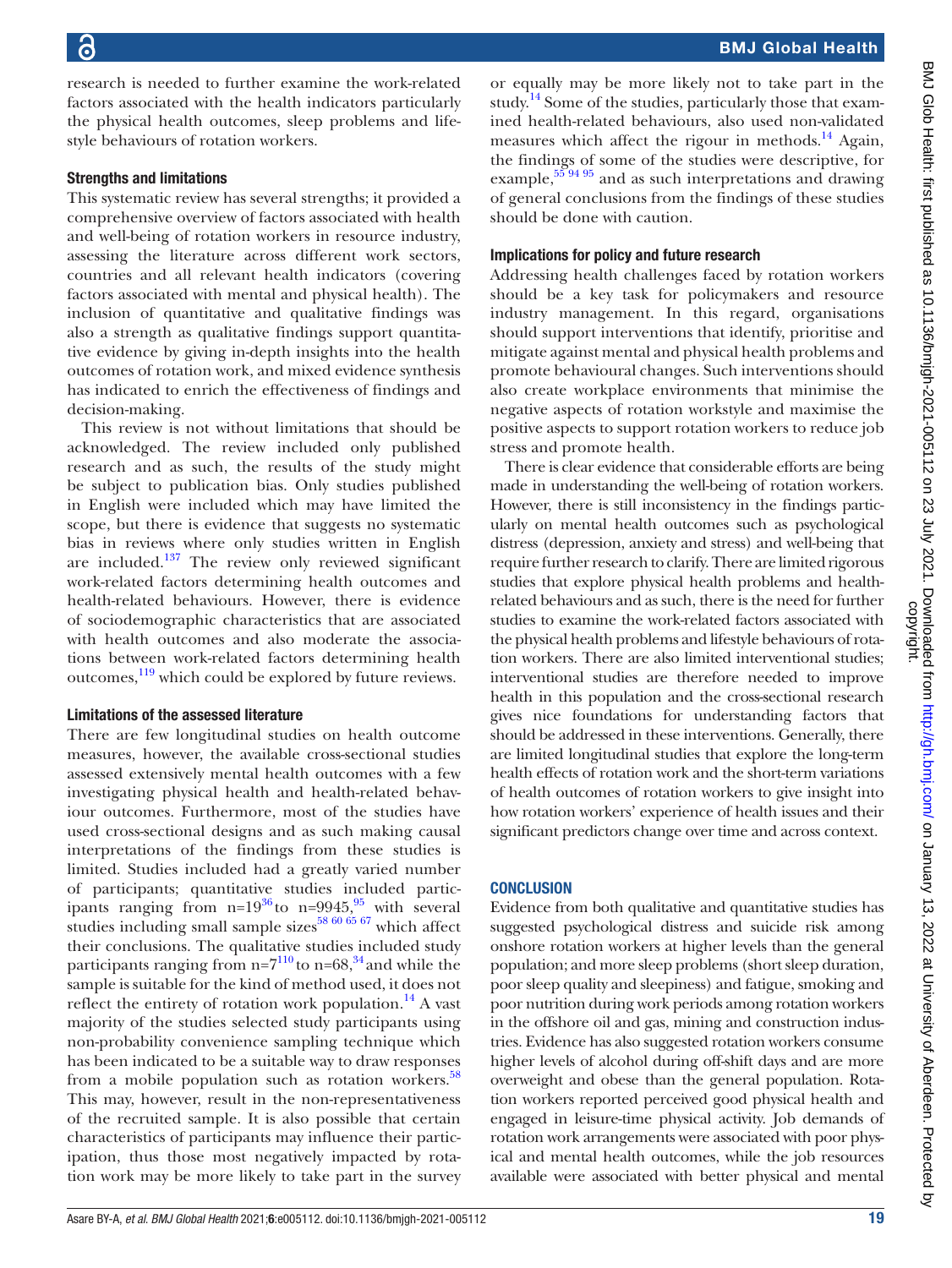# BMJ Global Health

#### Author affiliations

<sup>1</sup>School of Population Health, Faculty of Health Sciences, Curtin University, Perth, Western Australia, Australia

<sup>2</sup>Health Psychology, Institute of Applied Health Sciences, University of Aberdeen, Aberdeen, UK

<sup>3</sup> Faculty of Psychology, SWPS University of Social Sciences and Humanities, Wroclaw, Poland

4 NHMRC CRE in Digital Technology to Transform Chronic Disease Outcomes, Melbourne School of Population and Global Health, University of Melbourne, Melbourne, Victoria, Australia

<sup>5</sup>Rowett Institute, University of Aberdeen, Aberdeen, UK

Twitter Bernard Yeboah-Asiamah Asare [@kojo\\_asiamah](https://twitter.com/kojo_asiamah), Dominika Kwasnicka [@dkwasnicka,](https://twitter.com/dkwasnicka) Daniel Powell [@DanPowell83](https://twitter.com/DanPowell83) and Suzanne Robinson [@RobinsonSuz](https://twitter.com/RobinsonSuz)

Acknowledgements The authors extend their sincere gratitude to Ms Diana Blackwood and Ms Vanessa Varis, Librarian for Faculty of Health Sciences, at Curtin University for their professional assistance in developing the review search strategy.

Contributors BY-AA, DK, DP and SR conceived and designed the study protocol. BY-AA drafted the initial manuscript. DK, DP and SR reviewed and contributed to the initial question development, search strategy, study selection criteria, study reviewing, summary and assessment. BY-AA drafted the article and DK, DP and SR have reviewed and approved the final written manuscript.

Funding The study was funded by Aberdeen-Curtin Alliance Curtin International Postgraduate Research Scholarship (CIPRS). BY-AA is a recipient of Aberdeen-Curtin Alliance PhD CIPRS and Research Stipend Scholarship.

Competing interests None declared.

Patient consent for publication Not required.

Ethics approval This study summarised data from previously published studies, as such did not require ethics approval.

Provenance and peer review Not commissioned; externally peer reviewed.

Data availability statement All data relevant to the study are included in the article or uploaded as supplemental information.

Supplemental material This content has been supplied by the author(s). It has not been vetted by BMJ Publishing Group Limited (BMJ) and may not have been peer-reviewed. Any opinions or recommendations discussed are solely those of the author(s) and are not endorsed by BMJ. BMJ disclaims all liability and responsibility arising from any reliance placed on the content. Where the content includes any translated material, BMJ does not warrant the accuracy and reliability of the translations (including but not limited to local regulations, clinical guidelines, terminology, drug names and drug dosages), and is not responsible for any error and/or omissions arising from translation and adaptation or otherwise.

Open access This is an open access article distributed in accordance with the Creative Commons Attribution Non Commercial (CC BY-NC 4.0) license, which permits others to distribute, remix, adapt, build upon this work non-commercially, and license their derivative works on different terms, provided the original work is properly cited, appropriate credit is given, any changes made indicated, and the use is non-commercial. See: [http://creativecommons.org/licenses/by-nc/4.0/.](http://creativecommons.org/licenses/by-nc/4.0/)

#### ORCID iDs

Bernard Yeboah-Asiamah Asare<http://orcid.org/0000-0002-1381-4981> Dominika Kwasnicka <http://orcid.org/0000-0002-5961-837X> Daniel Powell <http://orcid.org/0000-0003-4995-6057> Suzanne Robinson <http://orcid.org/0000-0001-5703-6475>

#### <span id="page-19-0"></span>**REFERENCES**

Storey K. Fly-in/Fly-out and Fly-over: mining and regional development in Western Australia. *[Aust Geogr](http://dx.doi.org/10.1080/00049180120066616)* 2001;32:133–48.

- <span id="page-19-1"></span>2 Vodden K, Hall H. Long distance commuting in the mining and oil and gas sectors: implications for rural regions. *[Extr Ind Soc](http://dx.doi.org/10.1016/j.exis.2016.07.001)* 2016;3:577–83.
- <span id="page-19-4"></span>3 Storey K. The evolution of commute work in the resource sectors in Canada and Australia. *[Extr Ind Soc](http://dx.doi.org/10.1016/j.exis.2016.02.009)* 2016;3:584–93.
- <span id="page-19-2"></span>4 Langdon RR, Biggs HC, Rowland B. Australian fly-in, fly-out operations: impacts on communities, safety, workers and their families. *[Work](http://dx.doi.org/10.3233/WOR-162412)* 2016;55:413–27.
- <span id="page-19-3"></span>5 Haslam McKenzie FM, Hoath A. The socio-economic impact of mine industry commuting labour force on source communities. *[Resour Policy](http://dx.doi.org/10.1016/j.resourpol.2014.09.002)* 2014;42:45–52.
- <span id="page-19-5"></span>6 Parkes KR. Shift schedules on North sea oil/gas installations: a systematic review of their impact on performance, safety and health. *[Saf Sci](http://dx.doi.org/10.1016/j.ssci.2012.01.010)* 2012;50:1636–51.
- 7 Storey K. Fly-in/Fly-out: implications for community sustainability. *[Sustainability](http://dx.doi.org/10.3390/su2051161)* 2010;2:1161–81.
- <span id="page-19-6"></span>8 Mckenzie FH. Fly-in fly-out : the challenges of transient populations in rural landscapes. In: Luck G, Black R, Race D, eds. *Demographic Change in Australia's Rural Landscapes. Landscape Series. Springer, Dordrecht*, 2010: 325–74.
- <span id="page-19-7"></span>9 Parkes KR. Working hours in the offshore petroleum industry, Current knowledge and research needs regarding extended work periods and shift work offshore. In: *Work time arrangements in the petroleum industry Stavanger, Norway: petroleum safety authority*,  $2007:1 - 27$
- <span id="page-19-8"></span>10 Chen W-Q, Wong T-W, Yu T-S. Direct and interactive effects of occupational stress and coping on ulcer-like symptoms among Chinese male off-shore oil workers. *[Am J Ind Med](http://dx.doi.org/10.1002/ajim.20691)* 2009;52:500–8.
- <span id="page-19-9"></span>11 Parkes KR. Work environment, overtime and sleep among offshore personnel. *[Accid Anal Prev](http://dx.doi.org/10.1016/j.aap.2015.11.022)* 2017;99:383–8.
- <span id="page-19-10"></span>12 Meredith V, Rush P, Robinson E. *Fly-in Fly-out workforce practices in Australia: the effects on children and family relationships*. Melbourne: Australian Institute of Family Studies, 2014.
- <span id="page-19-11"></span>13 Barclay MA, Harris J, Everingham JA. *Factors Linked to the Well-Being of Fly-in, Fly-out' Workers*. Brisbane, QLD: University of Queensland, 2014.
- <span id="page-19-14"></span>14 Parker S, Fruhen L, Burton C. *Impact of FIFO work arrangements on the mental health and wellbeing of FIFO workers*. Australia: Centre for Transformative Work Design, 2018.
- <span id="page-19-23"></span>15 Chen WQ, Yu IT-S, Wong TW. Impact of occupational stress and other psychosocial factors on musculoskeletal pain among Chinese offshore oil installation workers. *[Occup Environ Med](http://dx.doi.org/10.1136/oem.2004.013680)* 2005;62:251–6.
- <span id="page-19-22"></span>16 Ljoså CH, Tyssen R, Lau B. Mental distress among shift workers in Norwegian offshore petroleum industry--relative influence of individual and psychosocial work factors. *[Scand J Work Environ](http://dx.doi.org/10.5271/sjweh.3191)  [Health](http://dx.doi.org/10.5271/sjweh.3191)* 2011;37:551–5.
- <span id="page-19-12"></span>17 Carter A, Muller R. Hydration knowledge, behaviours and status of staff at the residential cAMP of a fly-in/fly-out minerals extraction and processing operation in tropical north-eastern Australia. *[Ind](http://dx.doi.org/10.2486/indhealth.45.579)  [Health](http://dx.doi.org/10.2486/indhealth.45.579)* 2007;45:579–89.
- <span id="page-19-21"></span>18 Vojnovic P, Bahn S. Depression, anxiety and stress symptoms among Fly-In Fly-Out Australian resource industry workers. *J Heal Saf Env* 2015;31:207–23.
- <span id="page-19-13"></span>Gibson Smith KL, Paudyal V, Stewart DJ. The health and wellbeing of offshore workers : a narrative review of the published literature. *J Inst Remote Healthc* 2015;6:10–23.
- 20 Fossum IN, Bjorvatn B, Waage S, *et al*. Effects of shift and night work in the offshore petroleum industry: a systematic review. *[Ind](http://dx.doi.org/10.2486/indhealth.2013-0054)  [Health](http://dx.doi.org/10.2486/indhealth.2013-0054)* 2013;51:530–44.
- 21 Parkes KR. Psychosocial aspects of stress, health and safety on North sea installations. *[Scand J Work Environ Health](http://dx.doi.org/10.5271/sjweh.352)* 1998;24:321–33.
- <span id="page-19-15"></span>22 Lizarondo L, Stern C, Carrier J. *Mixed Methods Systematic Reviews*. In: Aromataris E, Munn Z, eds. Jonna Briggs Institute, 2020.
- <span id="page-19-16"></span>23 Moher D, Liberati A, Tetzlaff J, *et al*. Preferred reporting items for systematic reviews and meta-analyses: the PRISMA statement. *[Ann Intern Med](http://dx.doi.org/10.7326/0003-4819-151-4-200908180-00135)* 2009;151:264–9.
- <span id="page-19-17"></span>24 Babineau J. Product review: Covidence (systematic review software). *[J Can Health Libr Assoc](http://dx.doi.org/10.5596/c14-016)* 2014;35:68.
- <span id="page-19-18"></span>25 Moola S, Munn Z, Tufanaru C. Systematic reviews of etiology and risk. In: Aromataris E, Munn Z, eds. *Joanna Briggs Institute Reviewer's Manual*. The Joanna Briggs Institute, 2017: 6.
- <span id="page-19-19"></span>26 Turgoose D, Maddox L. Predictors of compassion fatigue in mental health professionals: a narrative review. *[Traumatology](http://dx.doi.org/10.1037/trm0000116)* 2017;23:172–85.
- <span id="page-19-20"></span>27 Duran B. Posttraumatic growth as experienced by childhood cancer survivors and their families: a narrative synthesis of qualitative and quantitative research. *[J Pediatr Oncol Nurs](http://dx.doi.org/10.1177/1043454213487433)* 2013;30:179–97.

ஜ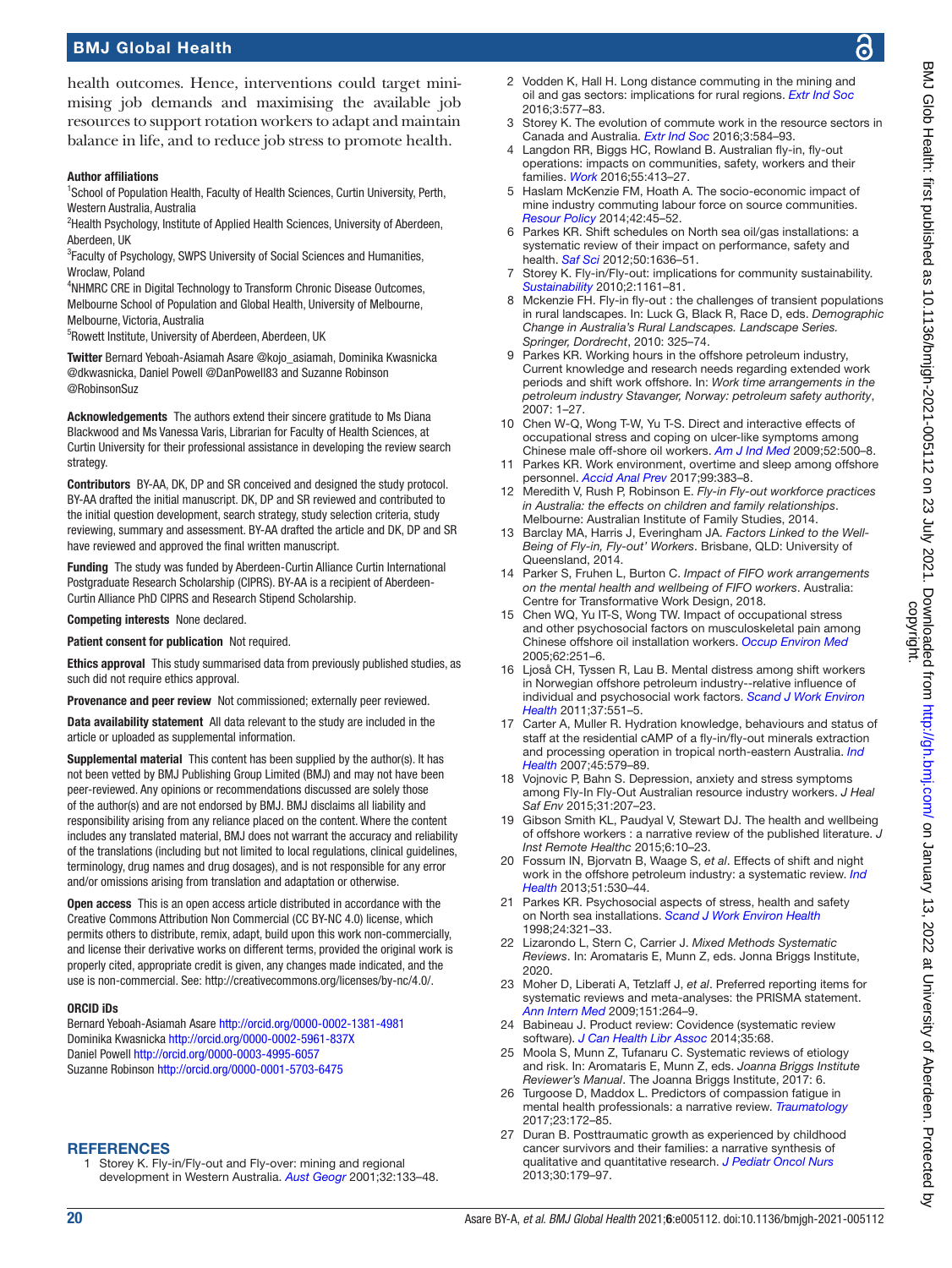# **ic**

# BMJ Global Health

- <span id="page-20-0"></span>28 Lucas PJ, Baird J, Arai L, *et al*. Worked examples of alternative methods for the synthesis of qualitative and quantitative research in systematic reviews. *[BMC Med Res Methodol](http://dx.doi.org/10.1186/1471-2288-7-4)* 2007;7:1–7.
- <span id="page-20-1"></span>29 Albrecht SL, Anglim J. Employee engagement and emotional exhaustion of fly‐in‐fly‐out workers: a diary study. *[Aust J Psychol](http://dx.doi.org/10.1111/ajpy.12155)* 2018;70:66–75.
- <span id="page-20-38"></span>30 Hanoa R, Baste V, Kooij A, *et al*. No difference in self reported health among coalminers in two different shift schedules at Spitsbergen, Norway, a two years follow-up. *[Ind Health](http://dx.doi.org/10.2486/indhealth.MS1280)* 2011;49:652–7.
- <span id="page-20-15"></span>31 Riethmeister V, Bültmann U, De Boer MR, *et al*. Examining courses of sleep quality and sleepiness in full 2 weeks on/2 weeks off offshore day shift rotations. *[Chronobiol Int](http://dx.doi.org/10.1080/07420528.2018.1466794)* 2018;35:759–72.
- <span id="page-20-40"></span>32 Riethmeister V, Bültmann U, Gordijn M, *et al*. Investigating daily fatigue scores during two-week offshore day shifts. *[Appl Ergon](http://dx.doi.org/10.1016/j.apergo.2018.04.008)* 2018;71:87–94.
- <span id="page-20-39"></span>33 Riethmeister V, Matthews RW, Dawson D, *et al*. Time-of-day and days-on-shift predict increased fatigue over two-week offshore day-shifts. *[Appl Ergon](http://dx.doi.org/10.1016/j.apergo.2019.02.010)* 2019;78:157–63.
- <span id="page-20-14"></span>34 Riethmeister V, Brouwer S, van der Klink J, *et al*. Work, eat and sleep: towards a healthy ageing at work program offshore. *[BMC](http://dx.doi.org/10.1186/s12889-016-2807-5)  [Public Health](http://dx.doi.org/10.1186/s12889-016-2807-5)* 2016;16:134.
- <span id="page-20-23"></span>35 Rebar AL, Alfrey K-L, Gardner B, *et al*. Health behaviours of Australian fly-in, fly-out workers and partners during on-shift and off-shift days: an ecological momentary assessment study. *[BMJ](http://dx.doi.org/10.1136/bmjopen-2018-023631)  [Open](http://dx.doi.org/10.1136/bmjopen-2018-023631)* 2018;8:1–7.
- <span id="page-20-34"></span>36 Harris A, Waage S, Ursin H, *et al*. Cortisol, reaction time test and health among offshore shift workers. *[Psychoneuroendocrinology](http://dx.doi.org/10.1016/j.psyneuen.2010.03.006)* 2010;35:1339–47.
- <span id="page-20-35"></span>37 Waage S, Pallesen S, Moen BE, *et al*. Sleep and health in oil rig workers--before and after a two week work period offshore. *[Ind](http://dx.doi.org/10.2486/indhealth.2012-0091)  [Health](http://dx.doi.org/10.2486/indhealth.2012-0091)* 2013;51:172–9.
- <span id="page-20-29"></span>38 Sutherland VJ, Cooper CL, Personality CCL. Personality, stress and accident involvement in the offshore oil and gas industry. *[Pers](http://dx.doi.org/10.1016/0191-8869(91)90103-I)  [Individ Dif](http://dx.doi.org/10.1016/0191-8869(91)90103-I)* 1991;12:195–204.
- <span id="page-20-36"></span>39 Waage S, Moen BE, Pallesen S, *et al*. Shift work disorder among oil rig workers in the North sea. *[Sleep](http://dx.doi.org/10.1093/sleep/32.4.558)* 2009;32:558–65.
- <span id="page-20-37"></span>40 Waage S, Pallesen S, Moen BE, *et al*. Shift work and age in the offshore petroleum industry. *Public Health* 2010;16:251–7.
- <span id="page-20-6"></span>41 Miller P, Brook L, Stomski N, *et al*. Bullying in Fly-In-Fly-Out employees in the Australian resources sector: a cross-sectional study. *[PLoS One](http://dx.doi.org/10.1371/journal.pone.0229970)* 2020;15:e0229970.
- <span id="page-20-10"></span>42 Miller P, Brook L, Stomski NJ, *et al*. Depression, suicide risk, and workplace bullying: a comparative study of fly-in, fly-out and residential resource workers in Australia. *[Aust Health Rev](http://dx.doi.org/10.1071/AH18155)* 2020;44:248–8.
- <span id="page-20-3"></span>43 James C, Tynan R, Roach D, *et al*. Correlates of psychological distress among workers in the mining industry in remote Australia: evidence from a multi-site cross-sectional survey. *[PLoS One](http://dx.doi.org/10.1371/journal.pone.0209377)* 2018;13:e0209377.
- <span id="page-20-18"></span>44 Kecklund G, Ekstedt M, Akerstedt T. The effects of doubleshifts (15.5 hours) on sleep, fatigue and health. *J Hum Ergol* 2001;30:53–8.
- 45 Light IM, Gibson MG. Application of weight-height relations for assessing adiposity in a United Kingdom offshore workforce. *[Br J](http://dx.doi.org/10.1136/oem.44.3.201)  [Ind Med](http://dx.doi.org/10.1136/oem.44.3.201)* 1987;44:201–5.
- <span id="page-20-49"></span>46 Light IM, Gibson M. Percentage body fat and prevalence of obesity in a UK offshore population. *[Br J Nutr](http://dx.doi.org/10.1079/BJN19860089)* 1986;56:97–104.
- <span id="page-20-41"></span>47 Muller R, Carter A, Williamson A. Epidemiological diagnosis of occupational fatigue in a fly-in fly-out operation of the mineral industry. *[Ann Occup Hyg](http://dx.doi.org/10.1093/annhyg/mem058)* 2008;52:63–72.
- <span id="page-20-27"></span>48 Joyce SJ, Tomlin SM, Somerford PJ, *et al*. Health behaviours and outcomes associated with fly-in fly-out and shift workers in Western Australia. *[Intern Med J](http://dx.doi.org/10.1111/j.1445-5994.2012.02885.x)* 2013;43:440–4.
- <span id="page-20-13"></span>49 Gibson Smith K, Paudyal V, Quinn F, *et al*. Offshore workers and health behaviour change: an exploration using the theoretical domains framework. *[Int Marit Health](http://dx.doi.org/10.5603/IMH.2018.0040)* 2018;69:248–56.
- <span id="page-20-5"></span>50 Gann M, Corpe UNA, Wilson I. The application of a short anxiety and depression questionnaire to oil industry staff. *[Occup Med](http://dx.doi.org/10.1093/occmed/40.4.138)* 1990;40:138–42.
- <span id="page-20-17"></span>51 Rodrigues VF, Fischer FM, Brito MJ. Shift work at a modern offshore drilling rig. *J Hum Ergol* 2001;30:167–72.
- <span id="page-20-30"></span>52 Sellenger M, Oosthuizen J. Quantitative analysis of mental wellbeing of fly-in fly-out construction project support service workers. *J Prev Med Heal* 2017;1:1001.
- <span id="page-20-48"></span>53 Oshaug A, Ostgård LI, Trygg KU. Diet among oil-workers on offshore oil installations in the Norwegian sector of the North sea. *[Br J](http://dx.doi.org/10.1079/BJN19920062)  [Nutr](http://dx.doi.org/10.1079/BJN19920062)* 1992;68:11–19.
- <span id="page-20-26"></span>54 Sutherland VJ. The use of a stress audit. *[Leadersh Organ Dev J](http://dx.doi.org/10.1108/01437739310023881)* 1993;14:22–8.
- <span id="page-20-45"></span>55 Aiken GJ, McCance C. Alcohol consumption in offshore oil rig workers. *[Br J Addict](http://dx.doi.org/10.1111/j.1360-0443.1982.tb02460.x)* 1982;77:305–10.
- <span id="page-20-19"></span>56 Maniscalco P, Lane R, Welke M, *et al*. Decreased rate of back injuries through a wellness program for offshore petroleum employees. *[J Occup Environ Med](http://dx.doi.org/10.1097/00043764-199909000-00014)* 1999;41:813–20.
- <span id="page-20-43"></span>57 Menezes MCR, Pires MLN, Benedito-Silva AA, *et al*. Sleep parameters among offshore workers: an initial assessment in the Campos Basin, Rio de Janeiro, Brazil. *[Chronobiol Int](http://dx.doi.org/10.1081/CBI-200036876)* 2004;21:889–97.
- <span id="page-20-4"></span>58 Barclay MA, Harris J, Everingham J-A, *et al*. Geologists, FIFO work practices and job satisfaction. *[Applied Earth Science](http://dx.doi.org/10.1080/03717453.2016.1239036)* 2016;125:221–30.
- <span id="page-20-22"></span>59 Bowers J, Lo J, Miller P, *et al*. Psychological distress in remote mining and construction workers in Australia. *[Med J Aust](http://dx.doi.org/10.5694/mja17.00950)* 2018;208:391–7.
- 60 Lester L, Waters S, Spears B, *et al*. Parenting adolescents: developing strategies for FIFO parents. *[J Child Fam Stud](http://dx.doi.org/10.1007/s10826-015-0183-x)* 2015;24:3757–66.
- <span id="page-20-2"></span>61 Parkes KR, Shiftwork PKR. Shiftwork, job type, and the work environment as joint predictors of health-related outcomes. *[J](http://dx.doi.org/10.1037//1076-8998.4.3.256)  [Occup Health Psychol](http://dx.doi.org/10.1037//1076-8998.4.3.256)* 1999;4:256–68.
- <span id="page-20-32"></span>62 Nielsen MB, Tvedt SD, Matthiesen SB. Prevalence and occupational predictors of psychological distress in the offshore petroleum industry: a prospective study. *[Int Arch Occup Environ](http://dx.doi.org/10.1007/s00420-012-0825-x)  [Health](http://dx.doi.org/10.1007/s00420-012-0825-x)* 2013;86:875–85.
- <span id="page-20-20"></span>63 Pavicic Žeželj S, Cvijanovic Peloza O, Mika F, *et al*. Anxiety and depression symptoms among gas and oil industry workers. *[Occup](http://dx.doi.org/10.1093/occmed/kqy170)  [Med](http://dx.doi.org/10.1093/occmed/kqy170)* 2019;69:22–7.
- <span id="page-20-8"></span>64 Berthelsen M, Pallesen S, Bjorvatn B, *et al*. Shift schedules, work factors, and mental health among onshore and offshore workers in the Norwegian petroleum industry. *[Ind Health](http://dx.doi.org/10.2486/indhealth.2014-0186)* 2015;53:280–92.
- <span id="page-20-16"></span>65 Sadeghniiat-Haghighi K, Zahabi A, Najafi A, *et al*. Evaluating the quality and duration of sleep using actigraphy in petroleum industry shift workers. *[Sleep Health](http://dx.doi.org/10.1016/j.sleh.2020.04.010)* 2020;6:407–10.
- <span id="page-20-9"></span>66 Cooke DC, Kendall G, Li J, *et al*. Association between pregnant women's experience of stress and partners' fly-in-fly-out work. *[Women Birth](http://dx.doi.org/10.1016/j.wombi.2018.09.005)* 2019;32:e450–8.
- <span id="page-20-46"></span>67 Dittman CK, Henriquez A, Roxburgh N. When a non-resident worker is a non-resident parent: investigating the family impact of Fly-In, Fly-Out work practices in Australia. *[J Child Fam Stud](http://dx.doi.org/10.1007/s10826-016-0437-2)* 2016;25:2778–96.
- <span id="page-20-7"></span>68 Slade T, Johnston A, Teesson M. *The mental health of Australians 2: report on the 2007 national survey of mental health and wellbeing*. Canberra, Australia: Department of Health and Ageing, 2009.
- <span id="page-20-12"></span>69 Parkes KR. Mental health in the oil industry: a comparative study of onshore and offshore employees. *[Psychol Med](http://dx.doi.org/10.1017/S0033291700038563)* 1992;22:997–1009.
- <span id="page-20-11"></span>70 Cooper CL, Sutherland VJ, stress J. Job stress, mental health, and accidents among offshore workers in the oil and gas extraction industries. *[J Occup Med](http://www.ncbi.nlm.nih.gov/pubmed/3819891)* 1987;29:119–25.
- <span id="page-20-44"></span>71 Parkes KR. Shift rotation, overtime, age, and anxiety as predictors of offshore sleep patterns. *[J Occup Health Psychol](http://dx.doi.org/10.1037/a0038164)* 2015;20:27–39.
- 72 Parkes KR. Sleep patterns of offshore day-workers in relation to overtime work and age. *[Appl Ergon](http://dx.doi.org/10.1016/j.apergo.2014.12.004)* 2015;48:232–9.
- <span id="page-20-33"></span>73 Birkeland Nielsen M, Glasø L, Berge Matthiesen S, *et al*. Bullying and risk‐perception as health hazards on oil rigs. *[J Manag Psychol](http://dx.doi.org/10.1108/JMP-12-2012-0395)* 2013;28:367–83.
- <span id="page-20-42"></span>74 Sneddon A, Mearns K, Flin R. Stress, fatigue, situation awareness and safety in offshore drilling crews. *[Saf Sci](http://dx.doi.org/10.1016/j.ssci.2012.05.027)* 2013;56:80–8.
- <span id="page-20-24"></span>75 Mathisen GE, Bergh LIV. Action errors and rule violations at offshore oil rigs: the role of engagement, emotional exhaustion and health complaints. *[Saf Sci](http://dx.doi.org/10.1016/j.ssci.2016.01.008)* 2016;85:130–8.
- <span id="page-20-25"></span>76 Bergh LIV, Leka S, Zwetsloot GIJM. Tailoring psychosocial risk assessment in the oil and gas industry by exploring specific and common psychosocial risks. *[Saf Health Work](http://dx.doi.org/10.1016/j.shaw.2017.05.001)* 2018;9:63–70.
- 77 Bergh LIV, Hinna S, Leka S, *et al*. Developing and testing an internal audit tool of the psychosocial work environment in the oil and gas industry. *[Saf Sci](http://dx.doi.org/10.1016/j.ssci.2015.06.003)* 2016;88:232–41.
- <span id="page-20-28"></span>78 Bjerkan AM. Work and health: a comparison between Norwegian onshore and offshore employees. *[Work](http://dx.doi.org/10.3233/WOR-2011-1214)* 2011;40:125–42.
- 79 Chen WQ, Wong TW, Yu TS. Mental health issues in Chinese offshore oil workers. *[Occup Med](http://dx.doi.org/10.1093/occmed/kqp118)* 2009;59:545–9.
- <span id="page-20-47"></span>80 Gibson Smith K, Paudyal V, Klein S, *et al*. Health, self-care and the offshore workforce - opportunities for behaviour change interventions, an epidemiological survey. *[Rural Remote Health](http://dx.doi.org/10.22605/RRH4319)* 2018;18:4319.
- <span id="page-20-21"></span>81 Wright AC, Griep Y. Burning the midnight oil: Examining wellbeing and vulnerability in Alberta's oil patch. *[Extr Ind Soc](http://dx.doi.org/10.1016/j.exis.2018.10.001)* 2019;6:77–84.
- <span id="page-20-31"></span>82 Ebert A, Strehlow K. Does on-site chaplaincy enhance the health and well being of fly-in, fly-out (FIFO) personnel? *[Health Promot J](http://dx.doi.org/10.1071/HE16019)  [Austr](http://dx.doi.org/10.1071/HE16019)* 2017;28:118–22.